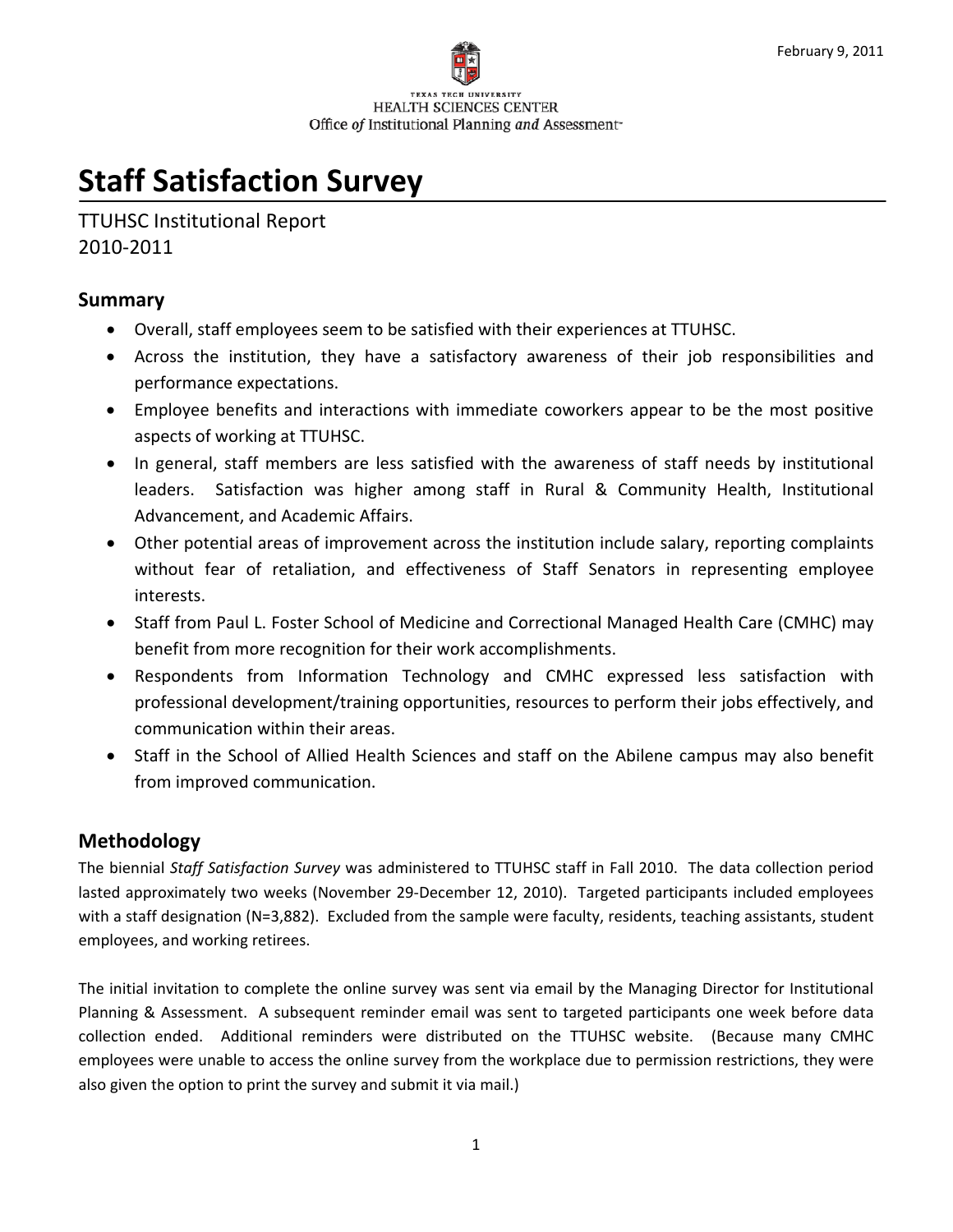## **Demographics**

When data collection ended, more than one thousand staff (n=1,075) had completed the survey, resulting in a response rate of 28%. (This compares favorably to a 24% response rate in 2008.) According to self‐reported data, respondents were affiliated with the following areas:

#### PRIMARY AFFILIATION **LOCATION**

- School of Allied Health Sciences (SOAHS)
- School of Nursing (SON)
- School of Pharmacy (SOP)
- Graduate School of Biomedical Sciences (GSBS)
- School of Medicine (SOM)
- Paul L. Foster School of Medicine (PLFSOM)
- Correctional Managed Health Care (CMHC)
- Academic Affairs (AA)
- Communications & Marketing (COMM)
- Finance & Administration (F&A)
- Information Technology (IT)
- Institutional Advancement (ADV)
- Research (RESEARCH)
- Rural & Community Health (RURAL)

- Abilene (ABL)
- Amarillo (AMA)
- Dallas/Ft. Worth (DFW)
- El Paso (EP)
- Lubbock (LBB)
- Permian Basin (PB)

*Figure 1* provides the number of respondents by primary affiliation. Employees who did not affiliate themselves with one of the given options could select "*Other*." A "*Prefer not to answer"* (PNTA) option was also available.



*Figure 2* illustrates the number of respondents by location. For purposes of this survey, CMHC employees were not asked to indicate a specific unit/facility. A "*Prefer not to answer*" (PNTA) option was available for those who chose not to indicate a location.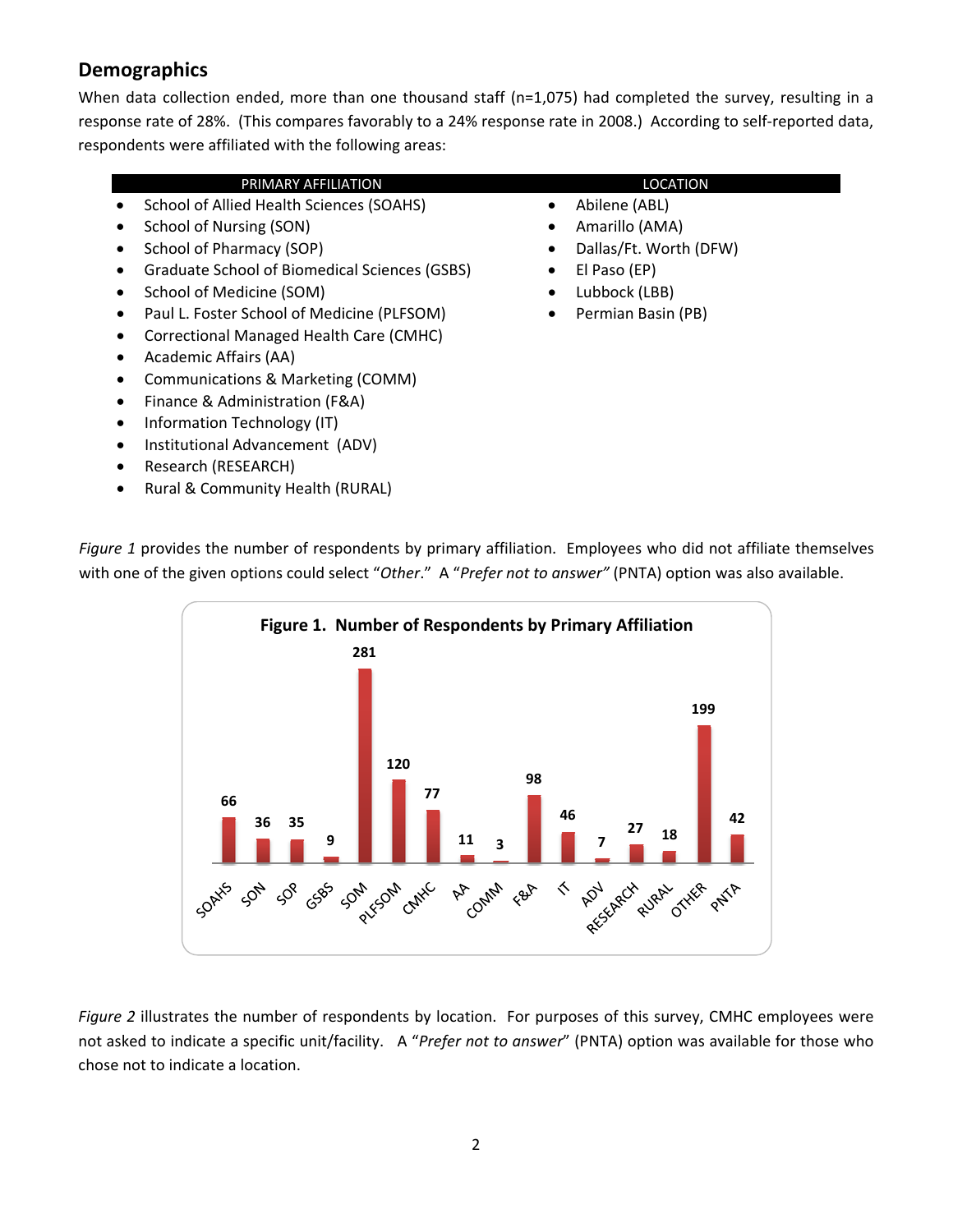Each campus had representation, excluding Highland Lakes/Marble Falls. In general, respondents were representative of the institution in terms of location. Lubbock was slightly over‐represented, and CMHC was slightly under‐represented compared to the TTUHSC population.



In addition to school and location, respondents provided information related to other demographic variables (see *Table 1*). In general, respondents were representative of the institution for these variables.

| <b>GENDER</b>        |     | <b>RACE/ETHNICITY</b>            |     | <b>CLASSIFICATION</b> |     |
|----------------------|-----|----------------------------------|-----|-----------------------|-----|
| Male                 | 20% | White, non-Hispanic              | 59% | <b>Full-time</b>      | 97% |
| Female               | 77% | <b>Black, non-Hispanic</b>       | 2%  | Part-time             | 3%  |
| Prefer not to answer | 4%  | <b>Hispanic</b>                  | 29% |                       |     |
|                      |     | Asian                            | 2%  |                       |     |
|                      |     | American Indian or Alaska Native | 1%  |                       |     |
|                      |     | Other                            | 1%  |                       |     |
|                      |     | Prefer not to answer             | 7%  |                       |     |

|  |  | Table 1. Respondent Demographics |
|--|--|----------------------------------|
|--|--|----------------------------------|

*Figure 3* provides the percent of respondents by years of service at TTUHSC. Approximately half of all respondents have worked at TTUHSC for at least six years.

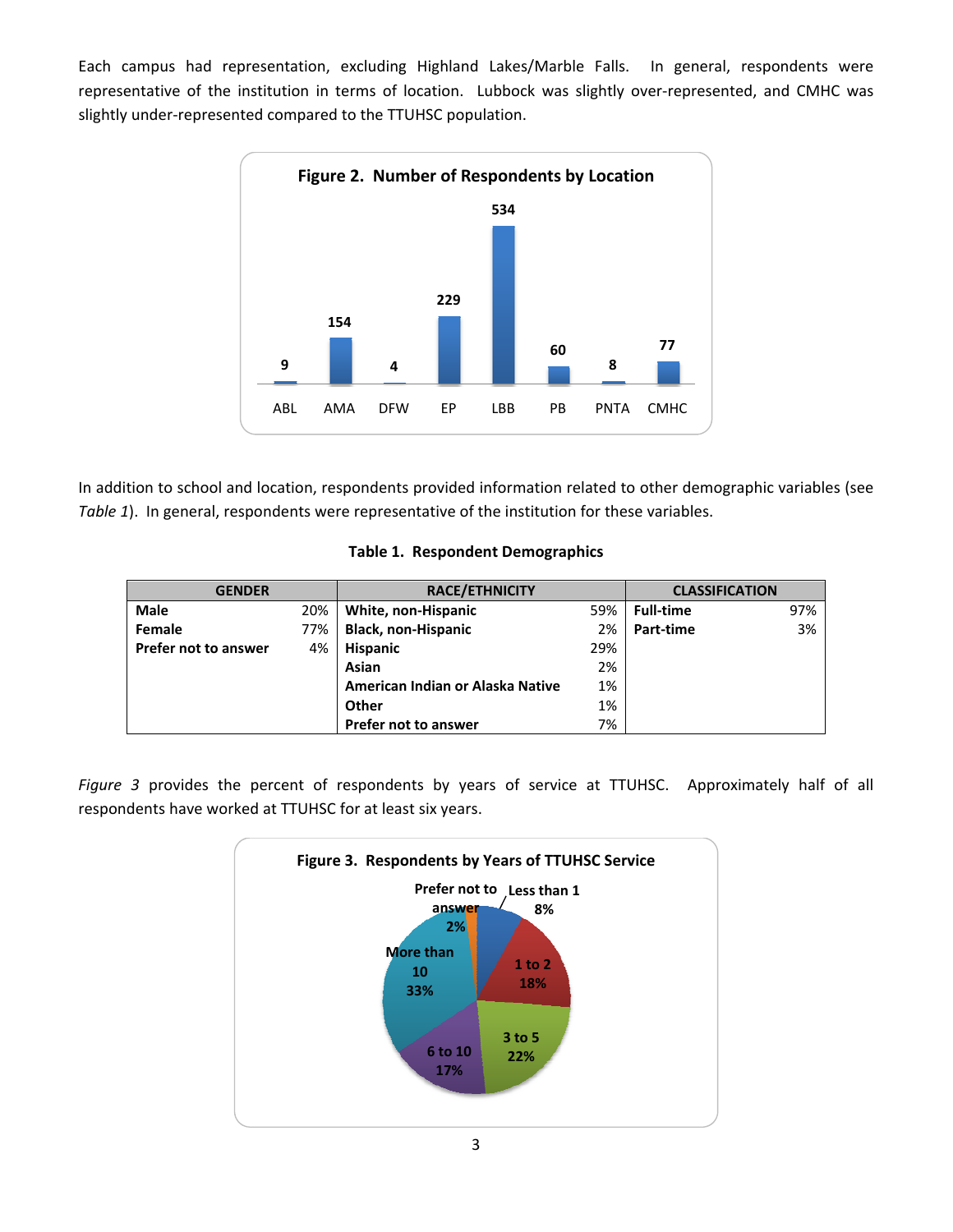#### **Quantitative Data**

Staff were asked to indicate their level of satisfaction with each item using a 6‐point scale (*6=Very Satisfied, 5=Satisfied, 4=Somewhat Satisfied, 3=Somewhat Dissatisfied, 2=Dissatisfied, and 1=Very Dissatisfied*). Respondents were also given a *Not Applicable* option, but these responses were not included in the calculation of item means.

**Institutional Results (pp. 6‐10):** *Table 2* presents survey results for the institution as a whole. For each item, the following data are provided:

- Mean level of satisfaction
- Total number of respondents for all responses
- Percent distribution across response options
- Number of respondents for a specific response
- Color‐coded graph illustrating the distribution of scaled responses

Means are color‐coded to highlight areas of strength and potential improvement across affiliations. Red indicates an institutional mean less than 3.00, which corresponds to varying levels of dissatisfaction. Note that there were no institutional means that met this criterion.

Yellow indicates an institutional mean between 3.00 and 3.99. These means correspond to a perception of being somewhat dissatisfied to somewhat satisfied.

Green indicates an institutional mean greater than or equal to 5.00, which corresponds to a perception of being satisfied to very satisfied.

**Results by Primary Affiliation (pp. 11‐15):** *Table 3* presents survey results according to primary affiliation. For each item, the following data are provided:

- Total number of respondents for the scaled responses
- Mean level of satisfaction
- Standard deviation

In order to protect the identity of respondents, data are not provided for affiliations that had fewer than 5 respondents.

Means are color‐coded to highlight areas of strength and potential improvement across affiliations. See *Institutional Results* for a description of these codes. Note there are no red cells that indicate an area of clear dissatisfaction by affiliation.

**Results by Location (pp. 16‐20):** *Table 4* presents survey results according to location. For each item, the following data are provided:

- Total number of respondents for the scaled responses
- Mean level of satisfaction
- Standard deviation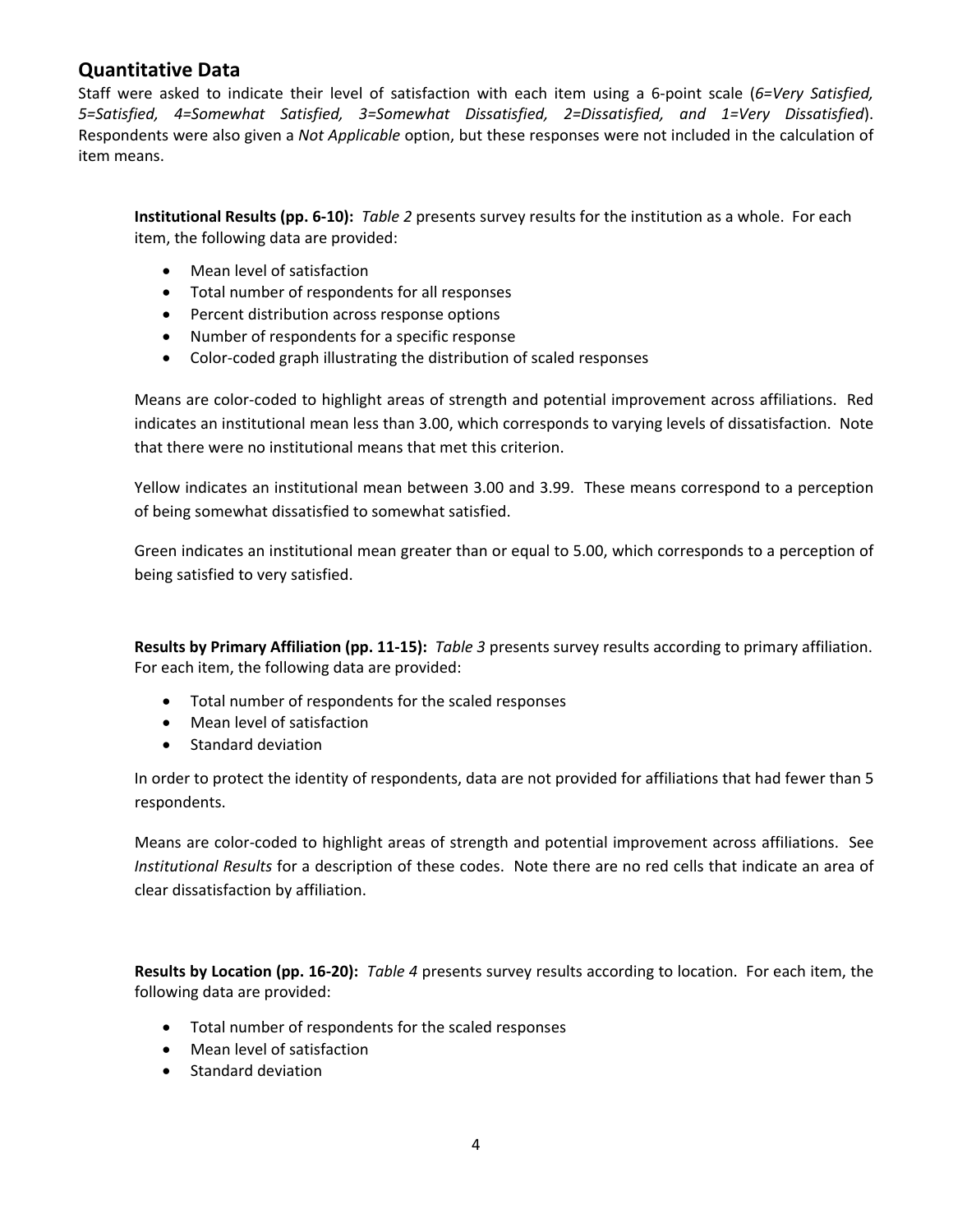In order to protect the identity of respondents, means are not provided for locations that had fewer than 5 respondents.

Means are color‐coded to highlight areas of strength and potential improvement across locations. See *Institutional Results* for a description of these codes. Note there are three red cells indicating areas of clear dissatisfaction. Unfortunately, these cells appear in the "Prefer not to answer" column. Because the specific locations are not provided, it is difficult to make conclusions about these issues.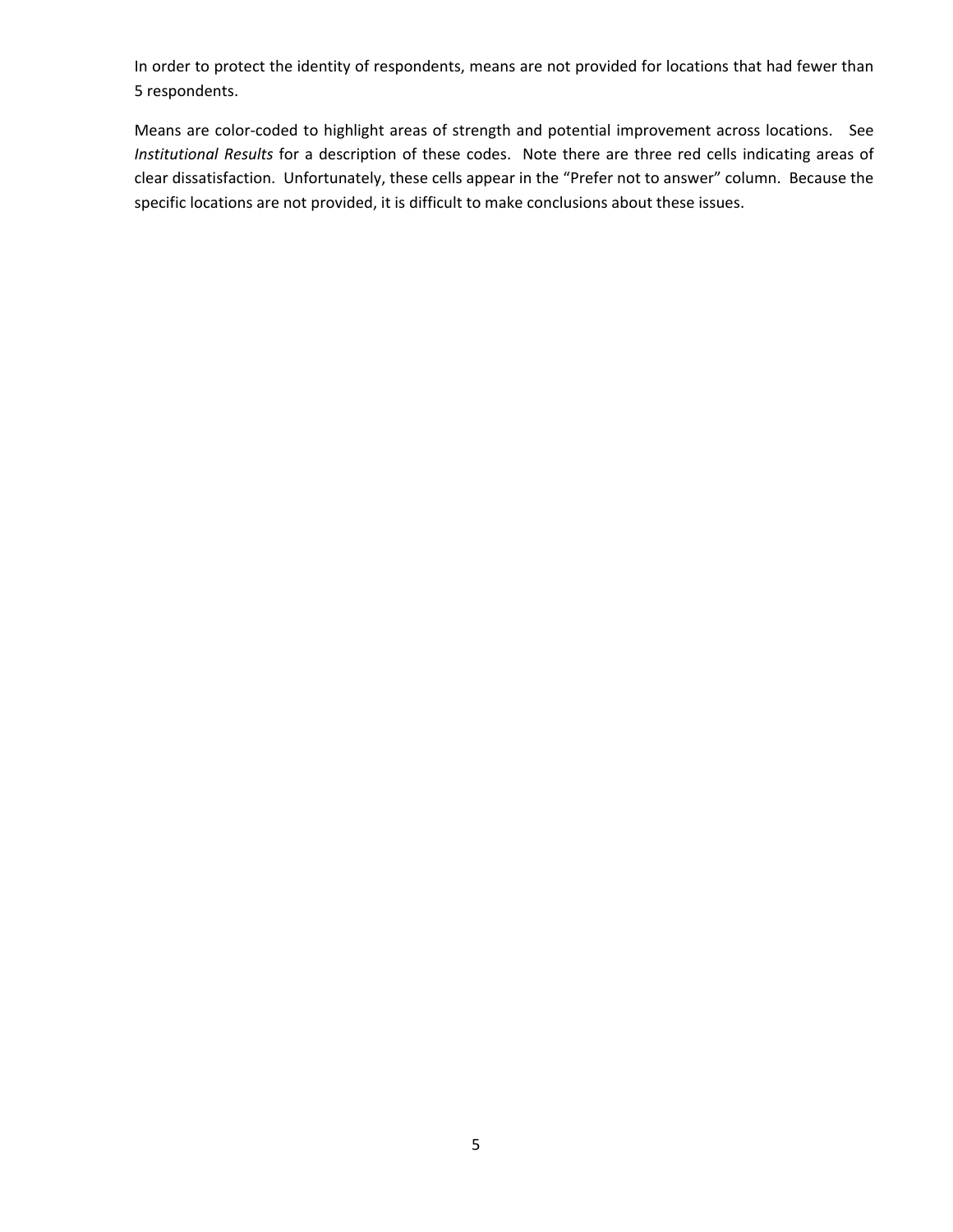#### **TABLE 2. INSTITUTIONAL RESULTS**

|                                              |                   | Very Satisfied | <b>Satisfied</b> | Somewhat<br>Satisfied | Somewhat<br><b>Dissatisfied</b> | <b>Dissatisfied</b> | Very<br><b>Dissatisfied</b> | Not Applicable | Distribution** |
|----------------------------------------------|-------------------|----------------|------------------|-----------------------|---------------------------------|---------------------|-----------------------------|----------------|----------------|
| <b>SECTION I</b>                             | Mean <sup>*</sup> | %              | %                | %                     | %                               | %                   | %                           | %              |                |
|                                              | n                 | n              | n                | n                     | n                               | n                   | n                           | $\mathsf{n}$   |                |
| 1. My awareness of the President's vision    | 4.59              | 10.7           | 48.9             | 23.4                  | 5.4                             | 3.0                 | 1.3                         | 7.4            |                |
| for TTUHSC                                   | 1060              | 113            | 518              | 248                   | 57                              | 32                  | 14                          | 78             |                |
|                                              |                   |                |                  |                       |                                 |                     |                             |                |                |
| 2. Commitment of institutional leaders to    | 4.26              | 8.3            | 39.1             | 30.3                  | 10.2                            | 5.8                 | 2.8                         | 3.6            |                |
| ongoing improvement                          | 1060              | 88             | 414              | 321                   | 108                             | 61                  | 30                          | 38             |                |
|                                              |                   |                |                  |                       |                                 |                     |                             |                |                |
| 3. Institutional leaders' awareness of staff | 3.53              | 3.4            | 21.2             | 29.8                  | 20.6                            | 13.2                | 8.9                         | 2.9            |                |
| needs                                        | 1064              | 36             | 226              | 317                   | 219                             | 140                 | 95                          | 31             |                |
|                                              |                   |                |                  |                       |                                 |                     |                             |                |                |
| 4. Effectiveness of Staff Senators in        | 3.86              | 4.2            | 25.3             | 27.0                  | 13.0                            | 8.2                 | 5.4                         | 17.0           |                |
| representing my interests                    | 1053              | 44             | 266              | 284                   | 137                             | 86                  | 57                          | 179            |                |
|                                              |                   |                |                  |                       |                                 |                     |                             |                |                |
| 5. Effectiveness of my immediate supervisor  | 4.45              | 28.7           | 32.2             | 14.6                  | 9.3                             | 6.9                 | 7.4                         | 8.5            |                |
|                                              | 1067              | 306            | 344              | 156                   | 99                              | 74                  | 79                          | 9              |                |

\* Red: <3.00, Yellow: 3.00-3.99, Green: ≥5.00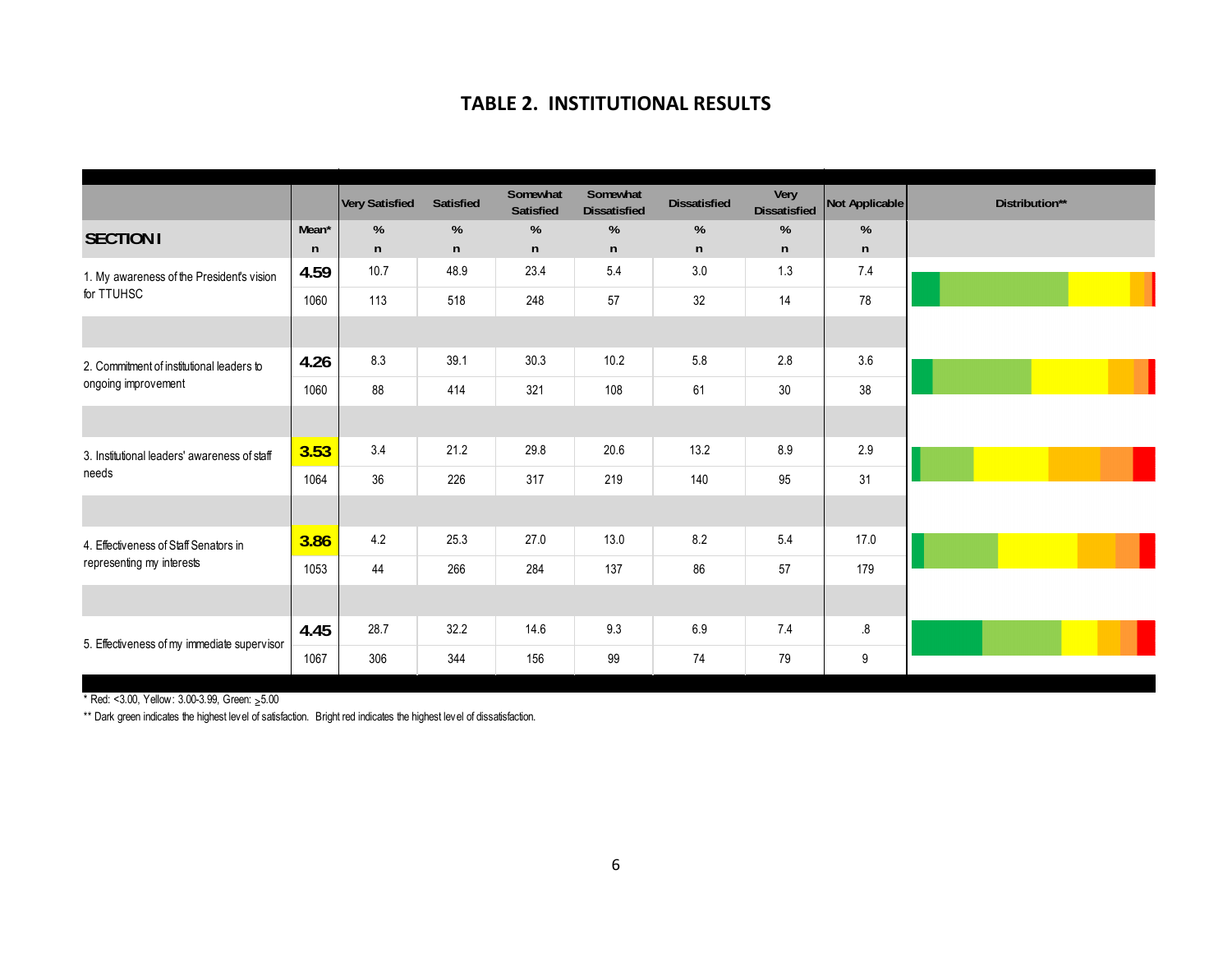|                                             |                   | <b>Very Satisfied</b> | Satisfied    | Somewhat<br>Satisfied | Somewhat<br><b>Dissatisfied</b> | <b>Dissatisfied</b> | Very<br><b>Dissatisfied</b> | Not Applicable           | Distribution** |
|---------------------------------------------|-------------------|-----------------------|--------------|-----------------------|---------------------------------|---------------------|-----------------------------|--------------------------|----------------|
| <b>SECTION II</b>                           | Mean <sup>*</sup> | %                     | %            | %                     | %                               | %                   | %                           | %                        |                |
|                                             | n                 | n                     | $\mathsf{n}$ | n                     | n                               | n                   | n                           | $\mathsf{n}$             |                |
| 1. My understanding of my job               | 5.26              | 46.1                  | 41.1         | 7.9                   | 3.4                             | 1.0                 | $.5\,$                      | $\overline{\phantom{a}}$ |                |
| responsibilities                            | 1046              | 482                   | 430          | 83                    | 36                              | $10$                | 5                           | $\overline{\phantom{a}}$ |                |
|                                             |                   |                       |              |                       |                                 |                     |                             |                          |                |
| 2. My awareness of performance              | 5.16              | 41.6                  | 41.9         | 10.2                  | 3.9                             | 1.8                 | $\pmb{.6}$                  | $\overline{\phantom{a}}$ |                |
| expectations for my position                | 1046              | 435                   | 438          | 107                   | 41                              | 19                  | 6                           | $\overline{\phantom{a}}$ |                |
|                                             |                   |                       |              |                       |                                 |                     |                             |                          |                |
| 3. Recognition for my work accomplishments  | 4.15              | 18.7                  | 28.9         | 24.1                  | 12.3                            | 8.6                 | 7.2                         | $\cdot$                  |                |
|                                             | 1042              | 195                   | 301          | 251                   | 128                             | $90\,$              | 75                          | $\overline{2}$           |                |
|                                             |                   |                       |              |                       |                                 |                     |                             |                          |                |
| 4. Workload for my position                 | 4.33              | 16.2                  | 42.2         | 17.9                  | 11.8                            | 5.4                 | 6.3                         | $\cdot$                  |                |
|                                             | 1041              | 169                   | 439          | 186                   | 123                             | 56                  | 66                          | $\overline{2}$           |                |
|                                             |                   |                       |              |                       |                                 |                     |                             |                          |                |
| 5. Sense of personal safety/security in the | 4.95              | 31.7                  | 47.8         | 11.0                  | 4.2                             | 2.3                 | 2.6                         | $\cdot$ 3                |                |
| work environment                            | 1041              | 330                   | 498          | 115                   | 44                              | 24                  | 27                          | $\mathbf{3}$             |                |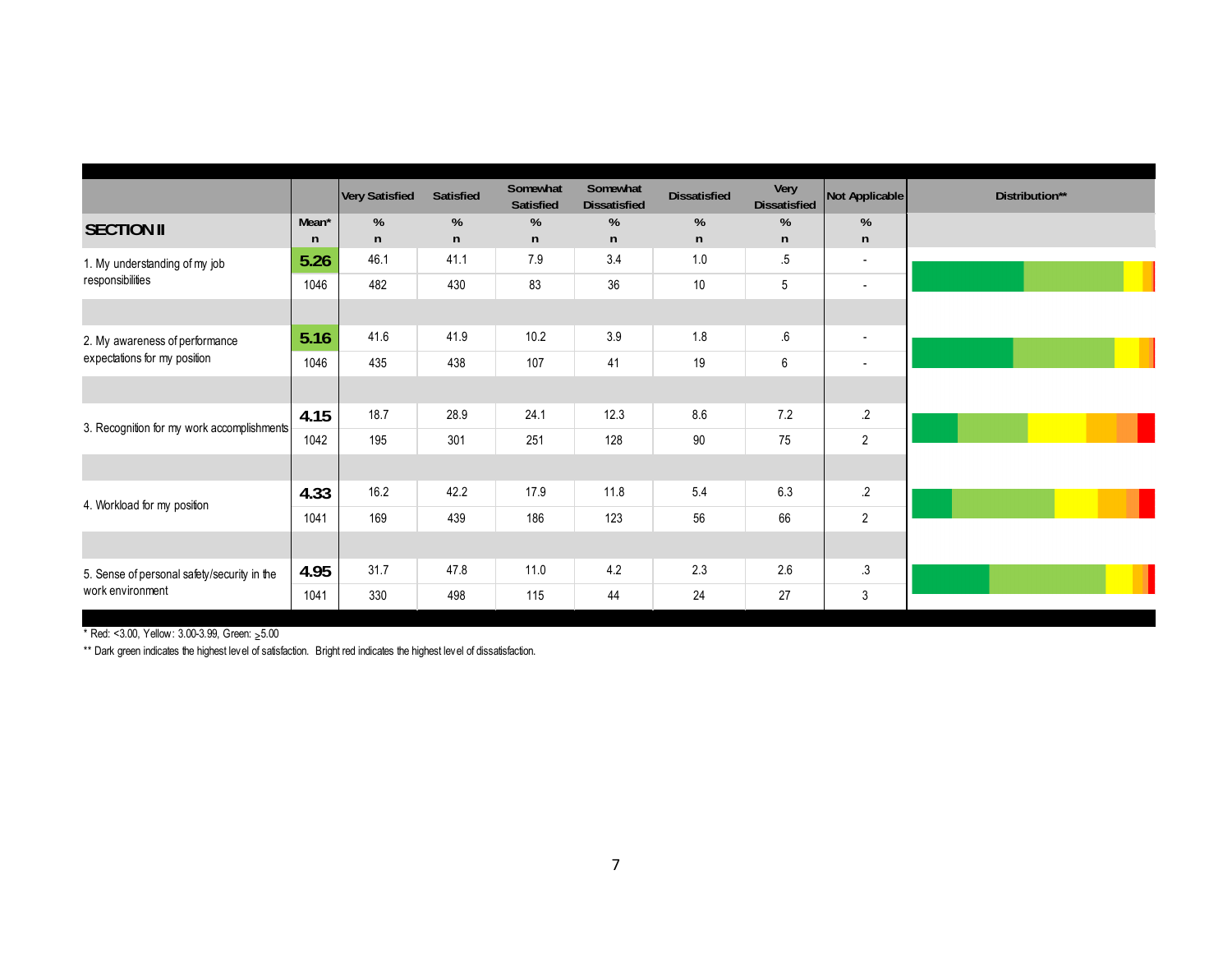|                                                 |       | Very Satisfied | Satisfied | Somewhat<br>Satisfied | Somewhat<br><b>Dissatisfied</b> | <b>Dissatisfied</b> | Very<br><b>Dissatisfied</b> | Not Applicable | Distribution** |
|-------------------------------------------------|-------|----------------|-----------|-----------------------|---------------------------------|---------------------|-----------------------------|----------------|----------------|
| <b>SECTION II - cont.</b>                       | Mean* | %              | %         | %                     | %                               | %                   | %                           | $\%$           |                |
|                                                 | n     | $\mathsf{n}$   | n         | $\mathsf{n}$          | n                               | n                   | n                           | n              |                |
| 6. My perceived job security in the current     | 4.37  | 13.5           | 38.9      | 28.9                  | 11.0                            | 4.2                 | 3.3                         | $\cdot$        |                |
| economy                                         | 1037  | 140            | 403       | 300                   | 114                             | 44                  | 34                          | $\overline{2}$ |                |
|                                                 |       |                |           |                       |                                 |                     |                             |                |                |
| 7. Contribution of my work to the institutional | 4.98  | 28.1           | 48.8      | 15.6                  | 3.7                             | 8.5                 | 1.3                         | 1.8            |                |
| mission                                         | 1039  | 292            | 507       | 162                   | 38                              | 8                   | 13                          | 19             |                |
|                                                 |       |                |           |                       |                                 |                     |                             |                |                |
| 8. Meaningfulness of my work to society         | 4.97  | 29.3           | 48.2      | 14.6                  | 3.2                             | 1.9                 | 1.4                         | 1.4            |                |
|                                                 | 1037  | 304            | 500       | 151                   | 33                              | 20                  | 15                          | 14             |                |
|                                                 |       |                |           |                       |                                 |                     |                             |                |                |
| 9. My interactions with my immediate            | 4.74  | 34.3           | 35.6      | 13.2                  | 7.0                             | 4.6                 | 4.9                         | $\cdot$        |                |
| supervisor                                      | 1043  | 358            | 371       | 138                   | 73                              | 48                  | 51                          | $\overline{4}$ |                |
|                                                 |       |                |           |                       |                                 |                     |                             |                |                |
| 10. My interactions with my immediate           | 5.05  | 35.0           | 45.5      | 11.8                  | 4.5                             | 1.4                 | 1.3                         | $.5\,$         |                |
| coworkers                                       | 1040  | 364            | 473       | 123                   | 47                              | 15                  | 13                          | 5              |                |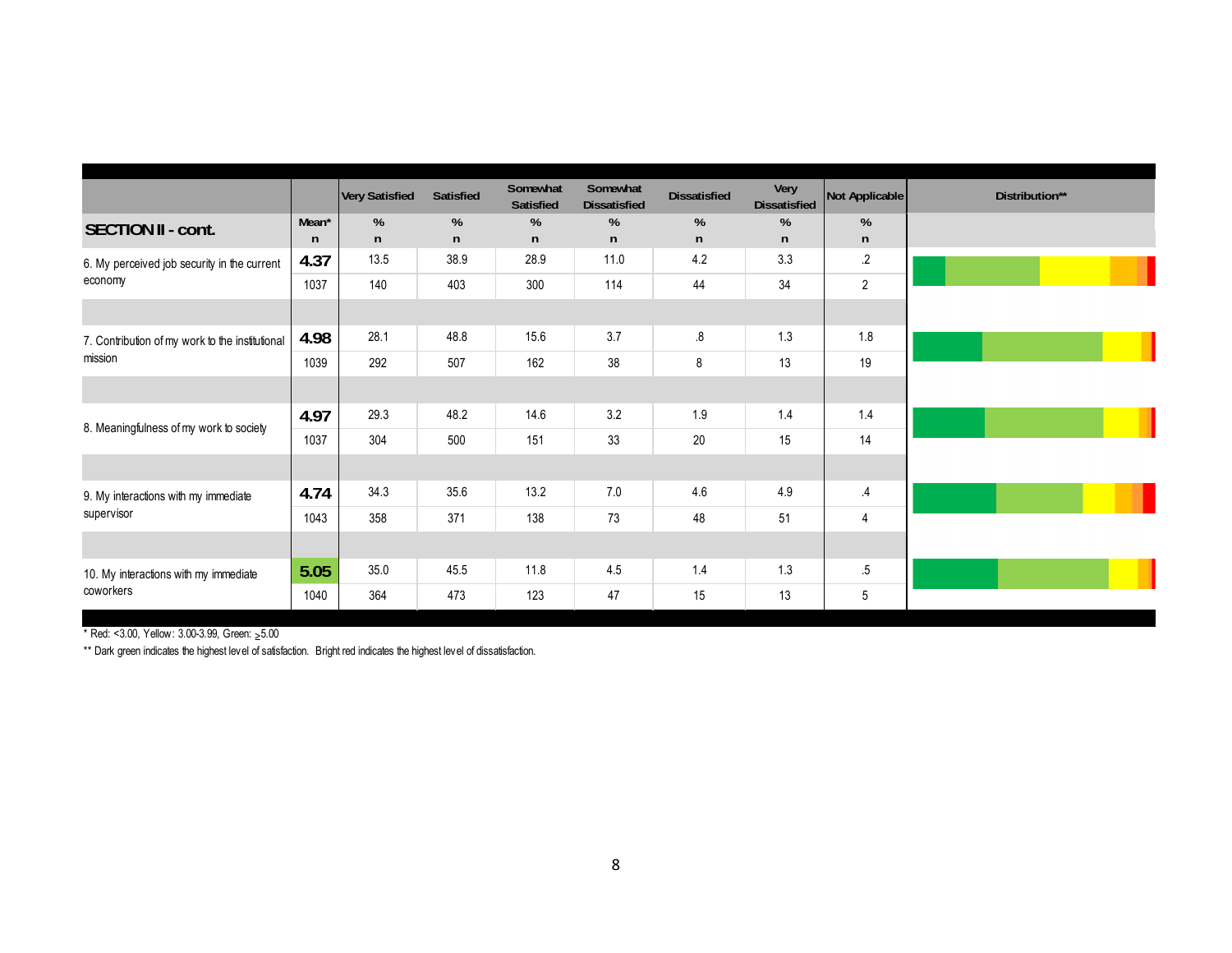|                                           |                   | <b>Very Satisfied</b> | Satisfied | Somewhat<br><b>Satisfied</b> | Somewhat<br><b>Dissatisfied</b> | <b>Dissatisfied</b> | Very<br><b>Dissatisfied</b> | Not Applicable           | Distribution** |
|-------------------------------------------|-------------------|-----------------------|-----------|------------------------------|---------------------------------|---------------------|-----------------------------|--------------------------|----------------|
| <b>SECTION III</b>                        | Mean <sup>*</sup> | %                     | %         | %                            | %                               | %                   | %                           | %                        |                |
|                                           | $\mathsf{n}$      | $\mathsf{n}$          | n         | $\mathsf{n}$                 | n                               | n                   | n                           | n                        |                |
| 1. Salary/wages for the work I do         | 3.58              | 5.1                   | 25.4      | 26.8                         | 19.1                            | 12.0                | 11.6                        | $\overline{\phantom{a}}$ |                |
|                                           | 1041              | 53                    | 264       | 279                          | 199                             | 125                 | 121                         | $\overline{\phantom{a}}$ |                |
|                                           |                   |                       |           |                              |                                 |                     |                             |                          |                |
| 2. Training/preparation to perform my job | 4.39              | 13.8                  | 43.6      | 23.5                         | 9.3                             | 5.5                 | 4.2                         | $\cdot$                  |                |
| responsibilities effectively              | 1036              | 143                   | 452       | 243                          | 96                              | 57                  | 43                          | $\overline{2}$           |                |
|                                           |                   |                       |           |                              |                                 |                     |                             |                          |                |
| 3. Opportunities for professional         | 4.11              | 10.0                  | 37.1      | 24.7                         | 13.5                            | 6.8                 | 6.4                         | 1.4                      |                |
| development/continuing education          | 1042              | 104                   | 387       | 257                          | 141                             | 71                  | 67                          | 15                       |                |
|                                           |                   |                       |           |                              |                                 |                     |                             |                          |                |
| 4. Availability of adequate resources to  | 4.39              | 14.0                  | 43.4      | 22.7                         | 10.9                            | 4.8                 | 4.0                         | $\cdot$ 1                |                |
| perform my job effectively                | 1042              | 146                   | 452       | 237                          | 114                             | 50                  | 42                          | $\mathbf{1}$             |                |
|                                           |                   |                       |           |                              |                                 |                     |                             |                          |                |
| 5. Cleanliness/maintenance of my work     | 4.89              | 25.1                  | 53.3      | 12.9                         | 4.5                             | 2.2                 | 1.8                         | $\cdot$ 1                |                |
| environment                               | 1043              | 262                   | 556       | 135                          | 47                              | 23                  | 19                          | $\mathbf 1$              |                |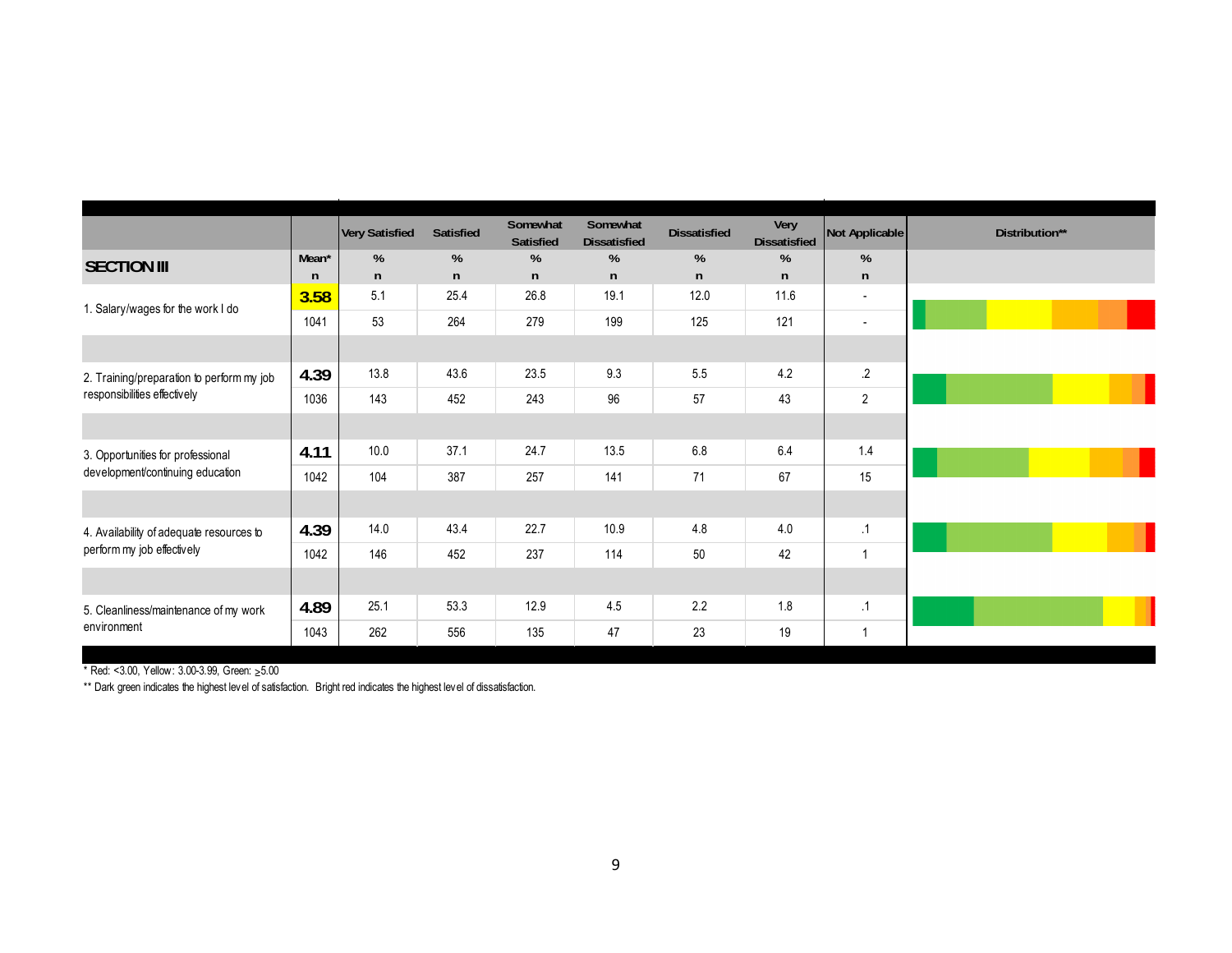|                                                 |       | <b>Very Satisfied</b> | Satisfied | Somewhat<br>Satisfied | Somewhat<br><b>Dissatisfied</b> | <b>Dissatisfied</b> | Very<br><b>Dissatisfied</b> | Not Applicable | Distribution** |
|-------------------------------------------------|-------|-----------------------|-----------|-----------------------|---------------------------------|---------------------|-----------------------------|----------------|----------------|
| <b>SECTION IV</b>                               | Mean* | %                     | %         | %                     | %                               | %                   | %                           | %              |                |
|                                                 | n     | $\mathsf{n}$          | n         | n                     | n                               | $\mathsf{n}$        | n                           | n              |                |
| 1. Communication across TTUHSC                  | 4.15  | 5.9                   | 38.0      | 29.2                  | 11.9                            | 6.3                 | 3.6                         | 5.1            |                |
| campuses/CMHC units                             | 1027  | 61                    | 390       | 300                   | 122                             | 65                  | 37                          | 52             |                |
|                                                 |       |                       |           |                       |                                 |                     |                             |                |                |
| 2. Communication within my department           | 4.24  | 14.8                  | 38.7      | 21.8                  | 10.4                            | 7.4                 | 6.5                         | .3             |                |
|                                                 | 1026  | 152                   | 397       | 224                   | 107                             | 76                  | 67                          | 3              |                |
|                                                 |       |                       |           |                       |                                 |                     |                             |                |                |
| 3. Opportunities to voice concerns/provide      | 4.13  | 15.6                  | 33.6      | 21.8                  | 12.8                            | 8.0                 | 7.8                         | $\cdot$ 4      |                |
| feedback in my area                             | 1026  | 160                   | 345       | 224                   | 131                             | 82                  | 80                          | $\overline{4}$ |                |
|                                                 |       |                       |           |                       |                                 |                     |                             |                |                |
| 4. Ability to report complaints without fear of | 3.86  | 13.2                  | 31.6      | 18.0                  | 11.8                            | 11.1                | 12.7                        | 1.7            |                |
| retaliation                                     | 1026  | 135                   | 324       | 185                   | 121                             | 114                 | 130                         | 17             |                |
|                                                 |       |                       |           |                       |                                 |                     |                             |                |                |
| 5. Usefulness of feedback about my job          | 4.25  | 13.8                  | 38.6      | 22.1                  | 10.8                            | 7.8                 | 5.2                         | 1.7            |                |
| performance                                     | 1022  | 141                   | 395       | 226                   | 110                             | 80                  | 53                          | 17             |                |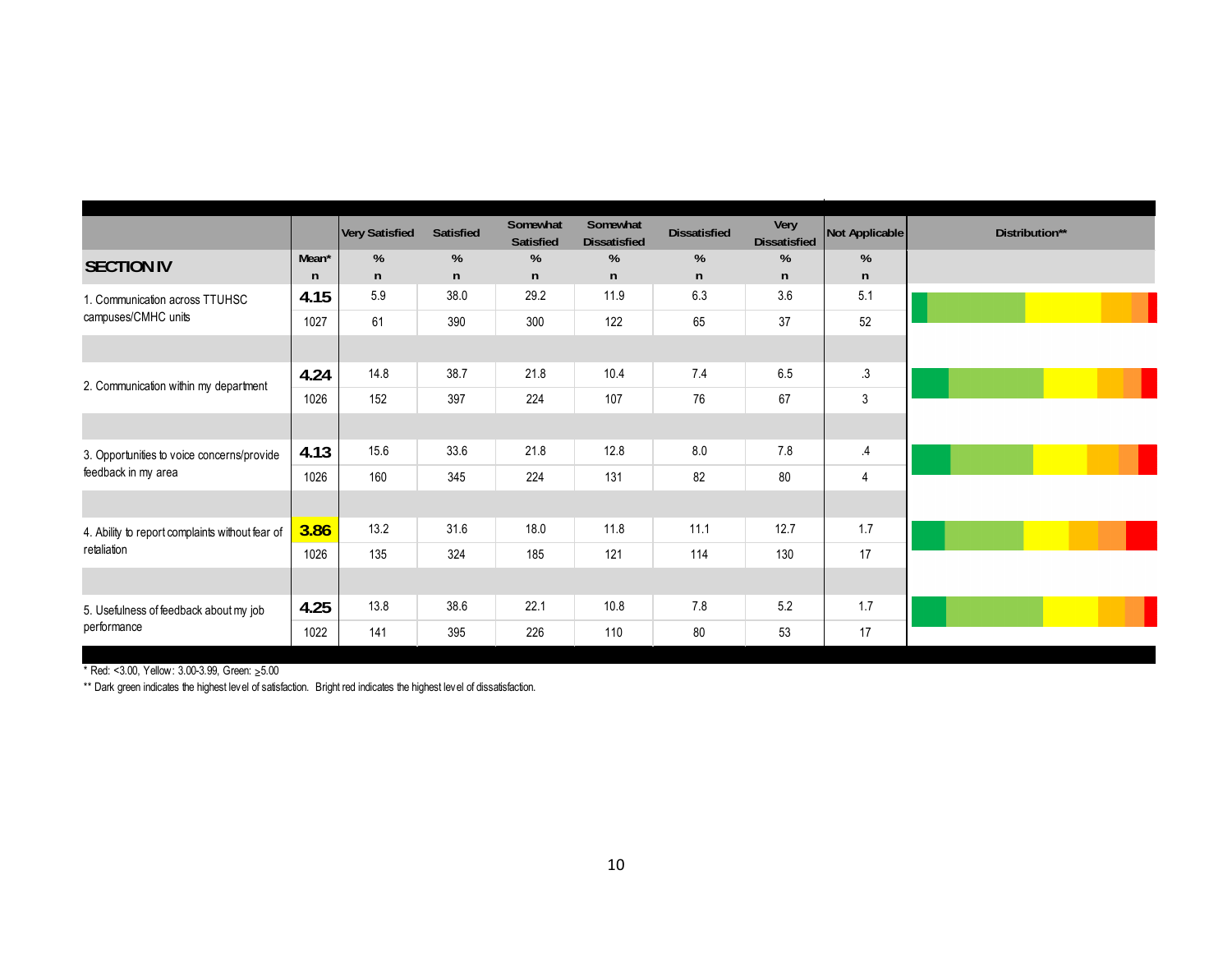#### **TABLE 3. RESULTS BY PRIMARY AFFILIATION**

|                                              |              | <b>SOAHS</b>      |              | SON       | SOP |      | <b>GSBS</b>    |      |              | SOM  |     | <b>PLFSOM</b> |              | <b>ACADEMIC AFFAIRS</b> | <b>RESEARCH</b> |           |
|----------------------------------------------|--------------|-------------------|--------------|-----------|-----|------|----------------|------|--------------|------|-----|---------------|--------------|-------------------------|-----------------|-----------|
| <b>SECTION I-A</b>                           | $\mathsf{n}$ | Mean <sup>*</sup> | $\mathsf{n}$ | Mean      | n   | Mean | $\mathsf{n}$   | Mean | $\mathsf{n}$ | Mean | n   | Mean          | $\mathsf{n}$ | Mean                    | $\mathsf{n}$    | Mean      |
|                                              |              | SD                |              | <b>SD</b> |     | SD   |                | SD   |              | SD   |     | <b>SD</b>     |              | <b>SD</b>               |                 | <b>SD</b> |
| 1. My awareness of the President's vision    | 60           | 4.57              | 35           | 5.11      | 33  | 4.61 | 8              | 4.13 | 262          | 4.62 | 112 | 4.54          | 10           | 4.80                    | 22              | 4.73      |
| for TTUHSC                                   |              | 0.93              |              | 0.58      |     | 1.03 |                | 1.46 |              | 0.96 |     | 0.90          |              | 1.14                    |                 | 1.08      |
|                                              |              |                   |              |           |     |      |                |      |              |      |     |               |              |                         |                 |           |
| 2. Commitment of institutional leaders to    | 61           | 4.20              | 35           | 4.86      | 34  | 4.47 | 9              | 3.67 | 275          | 4.28 | 113 | 4.02          | 11           | 4.55                    | 25              | 4.40      |
| ongoing improvement                          |              | 1.03              |              | 0.97      |     | 1.02 |                | 1.12 |              | 1.10 |     | 1.22          |              | 0.69                    |                 | 0.96      |
|                                              |              |                   |              |           |     |      |                |      |              |      |     |               |              |                         |                 |           |
| 3. Institutional leaders' awareness of staff | 63           | 3.49              | 35           | 3.91      | 34  | 3.65 | $\overline{7}$ | 3.14 | 277          | 3.52 | 114 | 3.23          | 11           | 4.00                    | 24              | 3.92      |
| needs                                        |              | 1.20              |              | 1.22      |     | 1.15 |                | 1.21 |              | 1.25 |     | 1.41          |              | 1.10                    |                 | 1.02      |
|                                              |              |                   |              |           |     |      |                |      |              |      |     |               |              |                         |                 |           |
| 4. Effectiveness of Staff Senators in        | 50           | 3.88              | 31           | 4.42      | 31  | 4.10 | $\overline{7}$ | 4.29 | 234          | 3.94 | 100 | 3.36          | 11           | 4.36                    | 22              | 4.18      |
| representing my interests                    |              | 1.12              |              | 1.26      |     | 1.25 |                | 0.49 |              | 1.21 |     | 1.32          |              | 1.03                    |                 | 1.33      |
|                                              |              |                   |              |           |     |      |                |      |              |      |     |               |              |                         |                 |           |
| 5. Effectiveness of my immediate supervisor  | 64           | 4.02              | 36           | 5.25      | 35  | 4.97 | 8              | 5.25 | 278          | 4.40 | 117 | 4.09          | 11           | 5.09                    | 27              | 4.93      |
|                                              |              | 1.73              |              | 1.05      |     | 1.20 |                | 0.89 |              | 1.50 |     | 1.67          |              | 1.04                    |                 | 1.36      |

|                                                                  | <b>COMMUNICATIONS</b><br>& MARKETING |                               | <b>INFORMATION</b><br><b>FINANCE &amp;</b><br><b>ADMINISTRATION</b><br><b>TECHNOLOGY</b> |                   |              | <b>INSTITUTIONAL</b><br><b>ADVANCEMENT</b> |                |                   | <b>CMHC</b>  |                   | <b>RURAL &amp; COMM.</b><br><b>HEALTH</b> |              | <b>OTHER</b> |                   | PREFER NOT TO<br><b>ANSWER</b> |                   |
|------------------------------------------------------------------|--------------------------------------|-------------------------------|------------------------------------------------------------------------------------------|-------------------|--------------|--------------------------------------------|----------------|-------------------|--------------|-------------------|-------------------------------------------|--------------|--------------|-------------------|--------------------------------|-------------------|
| <b>SECTION I-B</b>                                               | $\mathsf{n}$                         | Mean*<br><b>SD</b>            | $\mathsf{n}$                                                                             | Mean<br><b>SD</b> | $\mathsf{n}$ | Mean<br><b>SD</b>                          | n              | Mean<br><b>SD</b> | $\mathsf{n}$ | Mean<br><b>SD</b> | $\mathsf{n}$                              | Mean<br>SD   | $\mathsf{n}$ | Mean<br><b>SD</b> | n                              | Mean<br><b>SD</b> |
| 1. My awareness of the President's vision<br>for TTUHSC          | < 5                                  | ٠<br>$\overline{\phantom{a}}$ | 93                                                                                       | 4.31<br>1.07      | 43           | 4.47<br>0.96                               | $\overline{7}$ | 4.71<br>1.25      | 62           | 4.56<br>0.97      | 18                                        | 5.17<br>0.71 | 177          | 4.64<br>1.00      | 37                             | 4.38<br>0.98      |
|                                                                  |                                      |                               |                                                                                          |                   |              |                                            |                |                   |              |                   |                                           |              |              |                   |                                |                   |
| 2. Commitment of institutional leaders to<br>ongoing improvement | < 5                                  | ٠<br>$\overline{\phantom{a}}$ | 93                                                                                       | 4.38<br>1.13      | 44           | 4.07<br>1.32                               | 6              | 5.00<br>0.89      | 69           | 4.10<br>1.13      | 18                                        | 5.17<br>0.71 | 186          | 4.25<br>1.18      | 40                             | 4.00<br>1.13      |
|                                                                  |                                      |                               |                                                                                          |                   |              |                                            |                |                   |              |                   |                                           |              |              |                   |                                |                   |
| 3. Institutional leaders' awareness of staff<br>needs            | < 5                                  | ٠<br>$\sim$                   | 95                                                                                       | 3.66<br>1.20      | 45           | 3.64<br>1.43                               | $\overline{7}$ | 4.57<br>0.98      | 71           | 3.20<br>1.42      | 18                                        | 4.83<br>0.71 | 189          | 3.56<br>1.39      | 40                             | 3.03<br>1.29      |
|                                                                  |                                      |                               |                                                                                          |                   |              |                                            |                |                   |              |                   |                                           |              |              |                   |                                |                   |
| 4. Effectiveness of Staff Senators in                            | < 5                                  | ٠                             | 87                                                                                       | 3.70              | 36           | 3.81                                       | 6              | 4.67              | 46           | 3.74              | 18                                        | 5.22         | 159          | 3.77              | 33                             | 3.67              |
| representing my interests                                        |                                      | $\overline{\phantom{a}}$      |                                                                                          | 1.30              |              | 1.12                                       |                | 0.82              |              | 1.37              |                                           | 0.73         |              | 1.33              |                                | 1.16              |
|                                                                  |                                      | $\overline{\phantom{a}}$      |                                                                                          | 4.56              |              | 4.65                                       | $\overline{7}$ | 5.43              |              | 4.33              |                                           | 4.94         |              | 4.39              |                                | 4.28              |
| 5. Effectiveness of my immediate supervisor                      | < 5                                  | ۰.                            | 96                                                                                       | 1.56              | 46           | 1.45                                       |                | 0.53              | 76           | 1.59              | 18                                        | 1.55         | 197          | 1.50              | 39                             | 1.45              |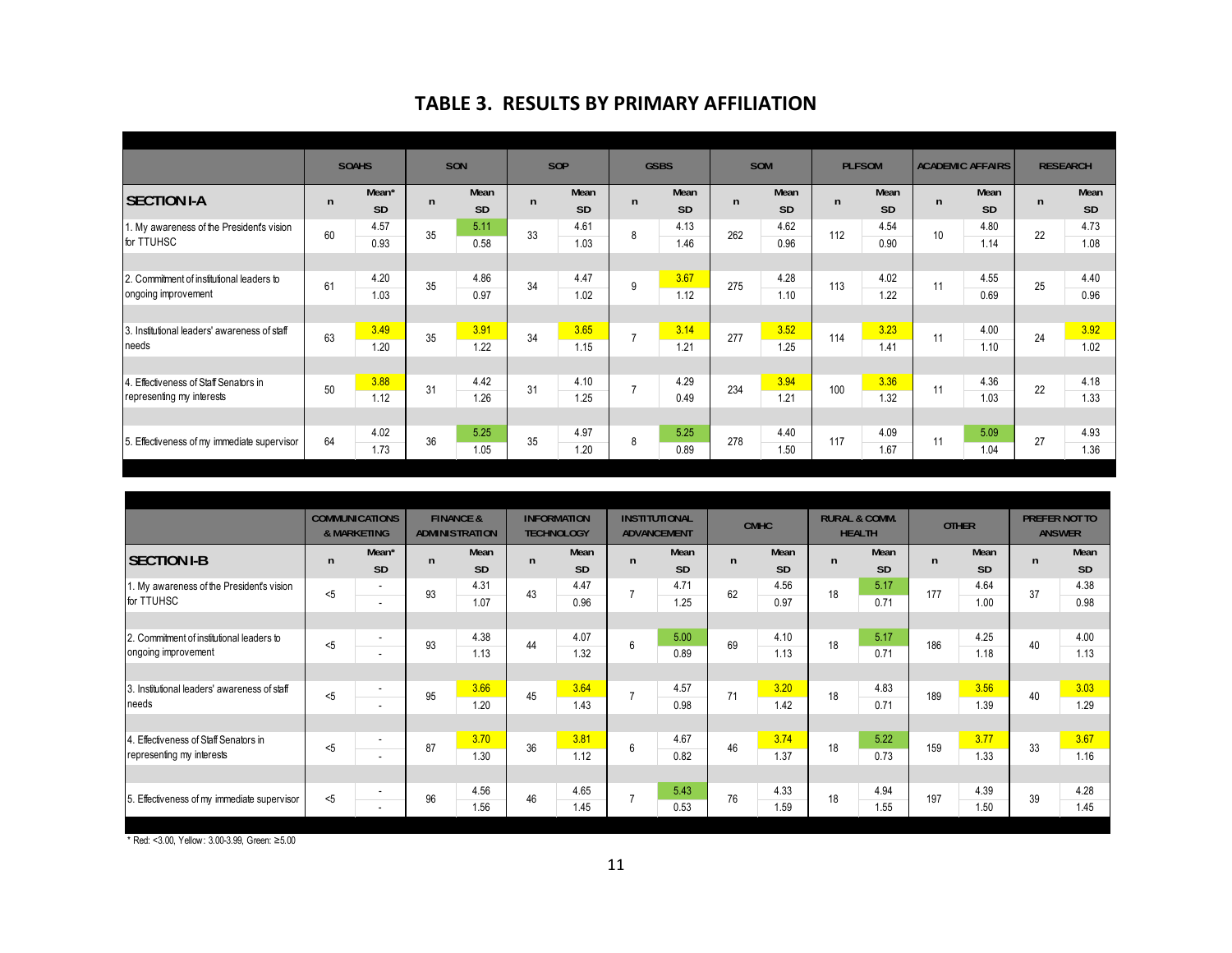|              |                    |              |                   |     |                   |              |                   |              |                   |              |                   |               |                   |                         | <b>RESEARCH</b>   |
|--------------|--------------------|--------------|-------------------|-----|-------------------|--------------|-------------------|--------------|-------------------|--------------|-------------------|---------------|-------------------|-------------------------|-------------------|
| $\mathsf{n}$ | Mean*<br><b>SD</b> | n            | Mean<br><b>SD</b> | n   | Mean<br><b>SD</b> | $\mathsf{n}$ | Mean<br><b>SD</b> | $\mathsf{n}$ | Mean<br><b>SD</b> | $\mathsf{n}$ | Mean<br><b>SD</b> | n             | Mean<br><b>SD</b> | n                       | Mean<br><b>SD</b> |
| 62           | 5.10<br>1.00       | 34           | 5.59<br>0.61      | 35  | 5.51<br>0.66      | 9            | 5.44<br>0.73      | 275          | 5.34<br>0.88      | 116          | 5.16<br>0.88      | 11            | 5.36<br>0.81      | 24                      | 5.13<br>1.23      |
|              |                    |              |                   |     |                   |              |                   |              |                   |              |                   |               |                   |                         |                   |
| 62           | 4.97<br>0.99       | 34           | 5.59<br>0.56      | 35  | 5.49<br>0.66      | 9            | 5.33<br>0.71      | 275          | 5.24<br>0.95      | 116          | 5.07<br>0.90      | 11            | 5.27<br>0.90      | 24                      | 4.83<br>1.24      |
|              |                    |              |                   |     |                   |              |                   |              |                   |              |                   |               |                   |                         |                   |
| 62           | 4.15<br>1.44       | 34           | 4.71<br>1.38      | 35  | 4.40<br>1.44      | 9            | 5.00<br>1.12      | 274          | 4.24<br>1.46      | 114          | 3.89<br>1.40      | 11            | 4.82<br>1.08      | 24                      | 4.54<br>1.53      |
|              |                    |              |                   |     |                   |              |                   |              |                   |              |                   |               |                   |                         |                   |
| 62           | 4.35<br>1.29       | 34           | 5.06<br>0.98      | 35  | 4.51<br>1.20      | 9            | 5.11<br>0.78      | 275          | 4.33<br>1.37      | 114          | 4.05<br>1.50      | 11            | 5.00<br>1.00      | 24                      | 4.46<br>1.38      |
|              |                    |              |                   |     |                   |              |                   |              |                   |              |                   |               |                   |                         |                   |
| 61           | 4.90<br>1.09       | 33           | 5.18<br>1.16      | 35  | 5.29<br>0.75      | 9            | 5.44<br>0.53      | 274          | 4.95<br>1.17      | 115          | 4.88<br>1.00      | 11            | 5.64<br>0.50      | 24                      | 4.88<br>1.30      |
|              |                    | <b>SOAHS</b> |                   | SON |                   | <b>SOP</b>   |                   | <b>GSBS</b>  |                   | <b>SOM</b>   |                   | <b>PLFSOM</b> |                   | <b>ACADEMIC AFFAIRS</b> |                   |

|                                                   |              | <b>COMMUNICATIONS</b><br>& MARKETING |              | <b>FINANCE &amp;</b><br><b>ADMINISTRATION</b> | <b>INFORMATION</b><br><b>TECHNOLOGY</b> |                   |                | <b>INSTITUTIONAL</b><br><b>ADVANCEMENT</b> |              | <b>CMHC</b>       |    | <b>RURAL &amp; COMM.</b><br><b>HEALTH</b> |              | <b>OTHER</b>      |              | PREFER NOT TO<br><b>ANSWER</b> |
|---------------------------------------------------|--------------|--------------------------------------|--------------|-----------------------------------------------|-----------------------------------------|-------------------|----------------|--------------------------------------------|--------------|-------------------|----|-------------------------------------------|--------------|-------------------|--------------|--------------------------------|
| <b>SECTION II-B</b>                               | $\mathsf{n}$ | Mean <sup>*</sup><br><b>SD</b>       | $\mathsf{n}$ | Mean<br><b>SD</b>                             | n                                       | Mean<br><b>SD</b> | $\mathsf{n}$   | Mean<br><b>SD</b>                          | $\mathsf{n}$ | Mean<br><b>SD</b> | n  | Mean<br><b>SD</b>                         | $\mathsf{n}$ | Mean<br><b>SD</b> | $\mathsf{n}$ | Mean<br><b>SD</b>              |
| 1. My understanding of my job<br>responsibilities | $<$ 5        | $\sim$<br>$\sim$                     | 98           | 5.31<br>0.87                                  | 45                                      | 5.33<br>0.83      | $\overline{7}$ | 5.71<br>0.49                               | 77           | 5.29<br>0.72      | 18 | 5.28<br>1.02                              | 193          | 5.17<br>0.89      | 39           | 5.03<br>0.99                   |
|                                                   |              |                                      |              |                                               |                                         |                   |                |                                            |              |                   |    |                                           |              |                   |              |                                |
| 2. My awareness of performance                    | < 5          | ٠                                    | 98           | 5.18                                          | 45                                      | 5.29              | $\overline{7}$ | 5.71                                       | 77           | 4.99              | 18 | 5.11                                      | 193          | 5.08              | 39           | 5.03                           |
| expectations for my position                      |              | $\overline{\phantom{a}}$             |              | 0.96                                          |                                         | 0.73              |                | 0.49                                       |              | 1.07              |    | 1.08                                      |              | 1.01              |              | 0.90                           |
|                                                   |              |                                      |              |                                               |                                         |                   |                |                                            |              |                   |    |                                           |              |                   |              |                                |
| 3. Recognition for my work accomplishments        | < 5          | ٠                                    | 97           | 4.19                                          | 45                                      | 4.29              | $\overline{7}$ | 5.43                                       | 77           | 3.83              | 17 | 4.76                                      | 193          | 4.02              | 38           | 3.47                           |
|                                                   |              | $\overline{a}$                       |              | 1.45                                          |                                         | 1.39              |                | 0.53                                       |              | 1.49              |    | 1.25                                      |              | 1.50              |              | 1.45                           |
|                                                   |              |                                      |              |                                               |                                         |                   |                |                                            |              |                   |    |                                           |              |                   |              |                                |
| 4. Workload for my position                       | < 5          | $\sim$                               | 98           | 4.31                                          | 44                                      | 4.27              | $\overline{7}$ | 5.43                                       | 77           | 4.18              | 17 | 5.12                                      | 191          | 4.30              | 38           | 3.87                           |
|                                                   |              | $\sim$                               |              | 1.39                                          |                                         | 1.37              |                | 0.53                                       |              | 1.37              |    | 0.86                                      |              | 1.35              |              | 1.60                           |
|                                                   |              |                                      |              |                                               |                                         |                   |                |                                            |              |                   |    |                                           |              |                   |              |                                |
| 5. Sense of personal safety/security in the       | < 5          | $\overline{\phantom{a}}$             | 96           | 5.16                                          | 45                                      | 4.78              | $\overline{7}$ | 5.43                                       | 76           | 4.50              | 18 | 5.56                                      | 192          | 4.89              | 39           | 4.92                           |
| work environment                                  |              | $\sim$                               |              | 0.86                                          |                                         | 1.24              |                | 0.79                                       |              | 1.30              |    | 0.51                                      |              | 1.09              |              | 1.22                           |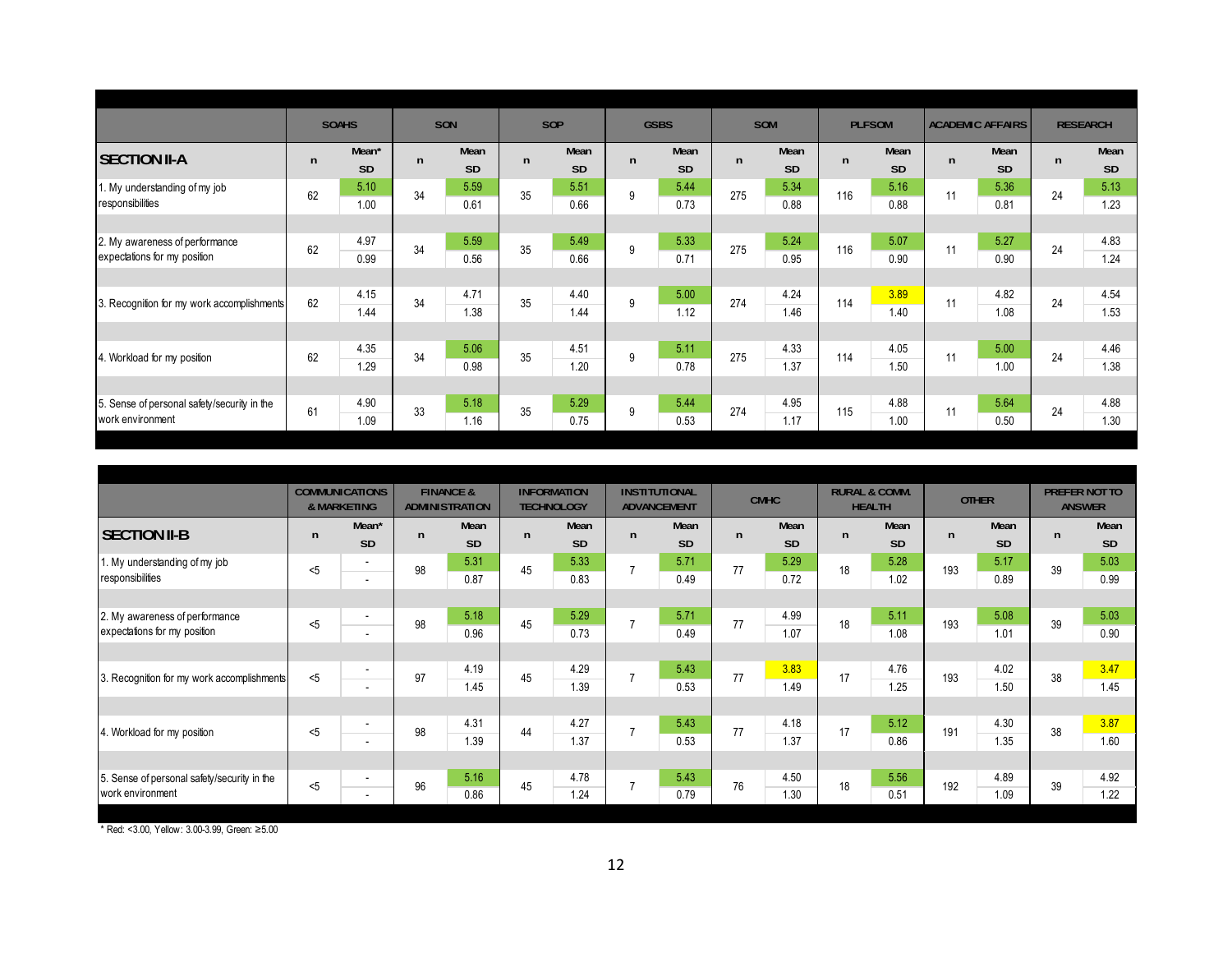|                                                           |              | <b>SOAHS</b>       | SON          |                   |    | <b>SOP</b>        |              | <b>GSBS</b>       |              | SOM               |     | <b>PLFSOM</b>     |              | <b>ACADEMIC AFFAIRS</b> |              | <b>RESEARCH</b>   |
|-----------------------------------------------------------|--------------|--------------------|--------------|-------------------|----|-------------------|--------------|-------------------|--------------|-------------------|-----|-------------------|--------------|-------------------------|--------------|-------------------|
| <b>SECTION II-A (cont.)</b>                               | $\mathsf{n}$ | Mean*<br><b>SD</b> | $\mathsf{n}$ | Mean<br><b>SD</b> | n  | Mean<br><b>SD</b> | $\mathsf{n}$ | Mean<br><b>SD</b> | $\mathsf{n}$ | Mean<br><b>SD</b> | n   | Mean<br><b>SD</b> | $\mathsf{n}$ | Mean<br><b>SD</b>       | $\mathsf{n}$ | Mean<br><b>SD</b> |
| 6. My perceived job security in the current<br>economy    | 62           | 4.56<br>1.02       | 33           | 4.33<br>1.31      | 35 | 4.00<br>1.39      | 9            | 4.11<br>1.05      | 271          | 4.45<br>1.14      | 116 | 4.38<br>1.10      | 11           | 5.18<br>0.60            | 24           | 4.25<br>1.36      |
|                                                           |              |                    |              |                   |    |                   |              |                   |              |                   |     |                   |              |                         |              |                   |
| . Contribution of my work to the institutional<br>mission | 61           | 5.02<br>0.83       | 34           | 5.29<br>0.63      | 35 | 4.91<br>0.82      | 9            | 5.22<br>0.67      | 270          | 5.05<br>0.84      | 116 | 4.94<br>0.93      | 11           | 5.00<br>1.18            | 23           | 4.91<br>1.24      |
|                                                           |              |                    |              |                   |    |                   |              |                   |              |                   |     |                   |              |                         |              |                   |
| 8. Meaningfulness of my work to society                   | 61           | 5.03<br>0.95       | 34           | 5.26<br>0.67      | 35 | 4.80<br>0.87      | 8            | 5.38<br>0.52      | 268          | 5.05<br>0.98      | 116 | 4.93<br>1.07      | 11           | 4.91<br>1.51            | 23           | 4.96<br>1.22      |
|                                                           |              |                    |              |                   |    |                   |              |                   |              |                   |     |                   |              |                         |              |                   |
| 9. My interactions with my immediate<br>supervisor        | 61           | 4.41<br>1.46       | 34           | 5.21<br>1.01      | 35 | 5.11<br>1.11      | 8            | 5.75<br>0.46      | 274          | 4.69<br>1.43      | 116 | 4.62<br>1.36      | 11           | 5.27<br>1.01            | 24           | 4.79<br>1.35      |
|                                                           |              |                    |              |                   |    |                   |              |                   |              |                   |     |                   |              |                         |              |                   |
| 10. My interactions with my immediate<br>coworkers        | 62           | 4.84<br>1.10       | 33           | 5.03<br>1.02      | 35 | 5.14<br>0.85      | 8            | 5.00<br>1.69      | 271          | 5.05<br>1.05      | 115 | 4.85<br>1.06      | 11           | 5.45<br>0.52            | 24           | 4.88<br>1.30      |
|                                                           |              |                    |              |                   |    |                   |              |                   |              |                   |     |                   |              |                         |              |                   |

|                                                        |              | <b>COMMUNICATIONS</b><br>& MARKETING |              | <b>FINANCE &amp;</b><br><b>ADMINISTRATION</b> |    | <b>INFORMATION</b><br><b>TECHNOLOGY</b> |                | <b>INSTITUTIONAL</b><br><b>ADVANCEMENT</b> |              | <b>CMHC</b>       |    | <b>RURAL &amp; COMM.</b><br><b>HEALTH</b> |              | <b>OTHER</b> |    | PREFER NOT TO<br><b>ANSWER</b> |
|--------------------------------------------------------|--------------|--------------------------------------|--------------|-----------------------------------------------|----|-----------------------------------------|----------------|--------------------------------------------|--------------|-------------------|----|-------------------------------------------|--------------|--------------|----|--------------------------------|
| SECTION II-B (cont.)                                   | $\mathsf{n}$ | Mean <sup>*</sup><br><b>SD</b>       | $\mathsf{n}$ | Mean<br><b>SD</b>                             | n. | Mean<br><b>SD</b>                       | $\mathsf{n}$   | Mean<br><b>SD</b>                          | $\mathsf{n}$ | Mean<br><b>SD</b> | n  | Mean<br><b>SD</b>                         | $\mathsf{n}$ | Mean<br>SD   | n  | Mean<br><b>SD</b>              |
| 6. My perceived job security in the current<br>economy | 5            | $\sim$<br>$\overline{\phantom{a}}$   | 96           | 4.46<br>1.12                                  | 45 | 4.44<br>1.27                            | $\overline{7}$ | 4.71<br>0.95                               | 75           | 4.09<br>1.24      | 18 | 5.06<br>0.73                              | 191          | 4.25<br>1.21 | 39 | 4.15<br>1.20                   |
| 7. Contribution of my work to the institutional        |              | $\blacksquare$                       |              | 5.00                                          |    | 4.93                                    |                | 5.71                                       |              | 4.79              |    | 5.22                                      |              | 4.94         |    | 4.58                           |
| mission                                                | < 5          | $\blacksquare$                       | 97           | 0.90                                          | 43 | 0.99                                    | $\overline{7}$ | 0.49                                       | 73           | 1.12              | 18 | 0.73                                      | 182          | 0.99         | 38 | 1.18                           |
|                                                        |              |                                      |              |                                               |    |                                         |                |                                            |              |                   |    |                                           |              |              |    |                                |
| 8. Meaningfulness of my work to society                | < 5          | ٠<br>$\sim$                          | 97           | 4.82<br>0.94                                  | 43 | 4.72<br>1.08                            | $\overline{7}$ | 5.43<br>0.79                               | 72           | 4.85<br>0.97      | 18 | 5.50<br>0.71                              | 189          | 4.98<br>0.97 | 38 | 4.71<br>1.23                   |
|                                                        |              |                                      |              |                                               |    |                                         |                |                                            |              |                   |    |                                           |              |              |    |                                |
| 9. My interactions with my immediate<br>supervisor     | $5$          | ٠<br>$\overline{\phantom{a}}$        | 97           | 4.69<br>1.50                                  | 45 | 5.00<br>1.41                            | $\overline{7}$ | 5.57<br>0.53                               | 75           | 4.69<br>1.42      | 18 | 4.83<br>1.62                              | 192          | 4.72<br>1.33 | 39 | 4.59<br>1.27                   |
|                                                        |              |                                      |              |                                               |    |                                         |                |                                            |              |                   |    |                                           |              |              |    |                                |
| 10. My interactions with my immediate<br>coworkers     | $5$          | $\overline{\phantom{a}}$<br>$\sim$   | 97           | 5.21<br>0.95                                  | 45 | 5.18<br>0.89                            | $\overline{7}$ | 5.71<br>0.49                               | 75           | 5.11<br>0.86      | 18 | 5.44<br>0.51                              | 192          | 5.03<br>0.91 | 39 | 5.05<br>0.94                   |
|                                                        |              |                                      |              |                                               |    |                                         |                |                                            |              |                   |    |                                           |              |              |    |                                |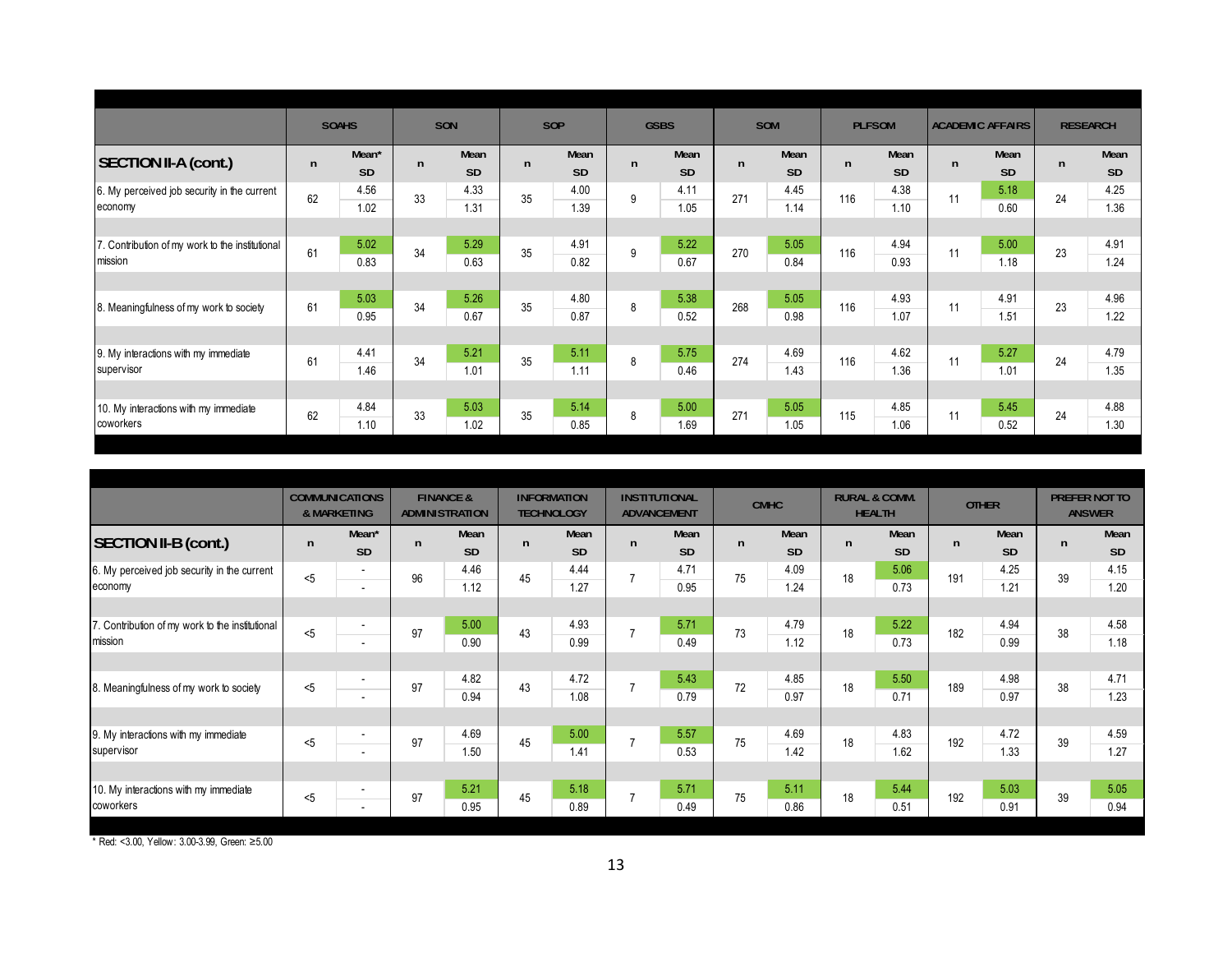|                                           |              | <b>SOAHS</b>      |              | SON       |    | SOP       |              | <b>GSBS</b> |              | <b>SOM</b> |              | <b>PLFSOM</b> |              | <b>ACADEMIC AFFAIRS</b> |    | <b>RESEARCH</b> |
|-------------------------------------------|--------------|-------------------|--------------|-----------|----|-----------|--------------|-------------|--------------|------------|--------------|---------------|--------------|-------------------------|----|-----------------|
| <b>SECTION III-A</b>                      | $\mathsf{n}$ | Mean <sup>*</sup> | $\mathsf{n}$ | Mean      | n. | Mean      | $\mathsf{n}$ | Mean        | $\mathsf{n}$ | Mean       | $\mathsf{n}$ | Mean          | $\mathsf{n}$ | Mean                    | n  | Mean            |
|                                           |              | <b>SD</b>         |              | <b>SD</b> |    | <b>SD</b> |              | <b>SD</b>   |              | <b>SD</b>  |              | <b>SD</b>     |              | <b>SD</b>               |    | <b>SD</b>       |
| . Salary/wages for the work I do          | 62           | 3.32              | 34           | 4.21      | 35 | 3.69      | 8            | 3.88        | 274          | 3.49       | 115          | 3.43          | 11           | 4.55                    | 24 | 4.00            |
|                                           |              | 1.33              |              | 1.25      |    | 1.28      |              | 0.64        |              | 1.41       |              | 1.53          |              | 1.51                    |    | 1.35            |
|                                           |              |                   |              |           |    |           |              |             |              |            |              |               |              |                         |    |                 |
| 2. Training/preparation to perform my job | 62           | 4.32              | 34           | 4.91      | 35 | 4.63      | 9            | 5.00        | 271          | 4.41       | 115          | 4.23          | 11           | 5.09                    | 24 | 4.54            |
| responsibilities effectively              |              | 1.21              |              | 1.08      |    | 1.17      |              | 0.87        |              | 1.22       |              | 1.29          |              | 0.94                    |    | 1.22            |
|                                           |              |                   |              |           |    |           |              |             |              |            |              |               |              |                         |    |                 |
| 3. Opportunities for professional         | 59           | 4.27              | 34           | 4.68      | 34 | 4.15      | 8            | 4.50        | 270          | 4.19       | 113          | 3.93          | 11           | 5.00                    | 24 | 4.17            |
| development/continuing education          |              | 1.16              |              | 1.34      |    | 1.35      |              | 0.93        |              | 1.29       |              | 1.43          |              | 0.89                    |    | 1.24            |
|                                           |              |                   |              |           |    |           |              |             |              |            |              |               |              |                         |    |                 |
| 4. Availability of adequate resources to  | 62           | 4.58              | 34           | 5.06      | 35 | 4.60      | 9            | 4.78        | 273          | 4.54       | 115          | 4.15          | 11           | 4.82                    | 24 | 4.42            |
| perform my job effectively                |              | 1.03              |              | 0.92      |    | 1.12      |              | 0.97        |              | 1.09       |              | 1.34          |              | 1.08                    |    | 1.10            |
|                                           |              |                   |              |           |    |           |              |             |              |            |              |               |              |                         |    |                 |
| 5. Cleanliness/maintenance of my work     | 62           | 5.00              | 33           | 4.97      | 35 | 5.03      | 9            | 5.11        | 275          | 4.87       | 114          | 4.91          | 11           | 5.27                    | 24 | 4.79            |
| environment                               |              | 0.77              |              | 0.98      |    | 0.89      |              | 0.60        |              | 1.03       |              | 0.99          |              | 0.47                    |    | 1.38            |

|                                                                       |              | <b>COMMUNICATIONS</b><br>& MARKETING                 |              | <b>FINANCE &amp;</b><br><b>ADMINISTRATION</b> |    | <b>INFORMATION</b><br><b>TECHNOLOGY</b> |                | <b>INSTITUTIONAL</b><br><b>ADVANCEMENT</b> |    | <b>CMHC</b>       |    | <b>RURAL &amp; COMM.</b><br><b>HEALTH</b> |     | <b>OTHER</b>      |              | PREFER NOT TO<br><b>ANSWER</b> |
|-----------------------------------------------------------------------|--------------|------------------------------------------------------|--------------|-----------------------------------------------|----|-----------------------------------------|----------------|--------------------------------------------|----|-------------------|----|-------------------------------------------|-----|-------------------|--------------|--------------------------------|
| <b>SECTION III-B</b>                                                  | $\mathsf{n}$ | Mean*<br><b>SD</b>                                   | $\mathsf{n}$ | Mean<br><b>SD</b>                             | n  | Mean<br><b>SD</b>                       | $\mathsf{n}$   | Mean<br><b>SD</b>                          | n  | Mean<br><b>SD</b> | n  | Mean<br>SD                                | n   | Mean<br><b>SD</b> | $\mathsf{n}$ | Mean<br>SD                     |
| . Salary/wages for the work I do                                      | < 5          | $\blacksquare$<br>$\overline{a}$                     | 98           | 3.63<br>1.53                                  | 45 | 3.58<br>1.34                            | $\overline{7}$ | 5.14<br>0.38                               | 76 | 3.78<br>1.25      | 18 | 4.39<br>0.98                              | 192 | 3.47<br>1.39      | 39           | 3.00<br>1.49                   |
| 2. Training/preparation to perform my job                             | < 5          | ٠                                                    | 96           | 4.43                                          | 45 | 3.98                                    | $\overline{7}$ | 5.14                                       | 73 | 4.48              | 18 | 5.00                                      | 192 | 4.24              | 39           | 4.10                           |
| responsibilities effectively                                          |              | $\sim$                                               |              | 1.24                                          |    | 1.32                                    |                | 0.90                                       |    | 1.23              |    | 0.59                                      |     | 1.27              |              | 1.33                           |
| 3. Opportunities for professional<br>development/continuing education | < 5          | $\overline{\phantom{a}}$<br>$\overline{\phantom{a}}$ | 97           | 4.22<br>1.31                                  | 45 | 3.64<br>1.40                            | $\overline{7}$ | 5.00<br>0.82                               | 75 | 3.80<br>1.39      | 18 | 4.83<br>0.62                              | 190 | 3.98<br>1.38      | 39           | 3.97<br>1.25                   |
| 4. Availability of adequate resources to                              | < 5          | $\overline{a}$                                       | 98           | 4.56                                          | 45 | 3.98                                    | $\overline{7}$ | 5.43                                       | 75 | 3.88              | 18 | 5.00                                      | 193 | 4.28              | 39           | 3.82                           |
| perform my job effectively                                            |              | $\overline{\phantom{a}}$                             |              | 1.33                                          |    | 1.22                                    |                | 0.53                                       |    | 1.38              |    | 0.59                                      |     | 1.27              |              | 1.35                           |
| 5. Cleanliness/maintenance of my work<br><b>l</b> environment         | < 5          | ٠<br>$\overline{\phantom{a}}$                        | 98           | 5.12<br>0.99                                  | 45 | 4.64<br>1.07                            | $\overline{7}$ | 5.29<br>0.49                               | 77 | 4.60<br>1.15      | 18 | 5.39<br>0.50                              | 192 | 4.86<br>1.06      | 39           | 4.69<br>1.08                   |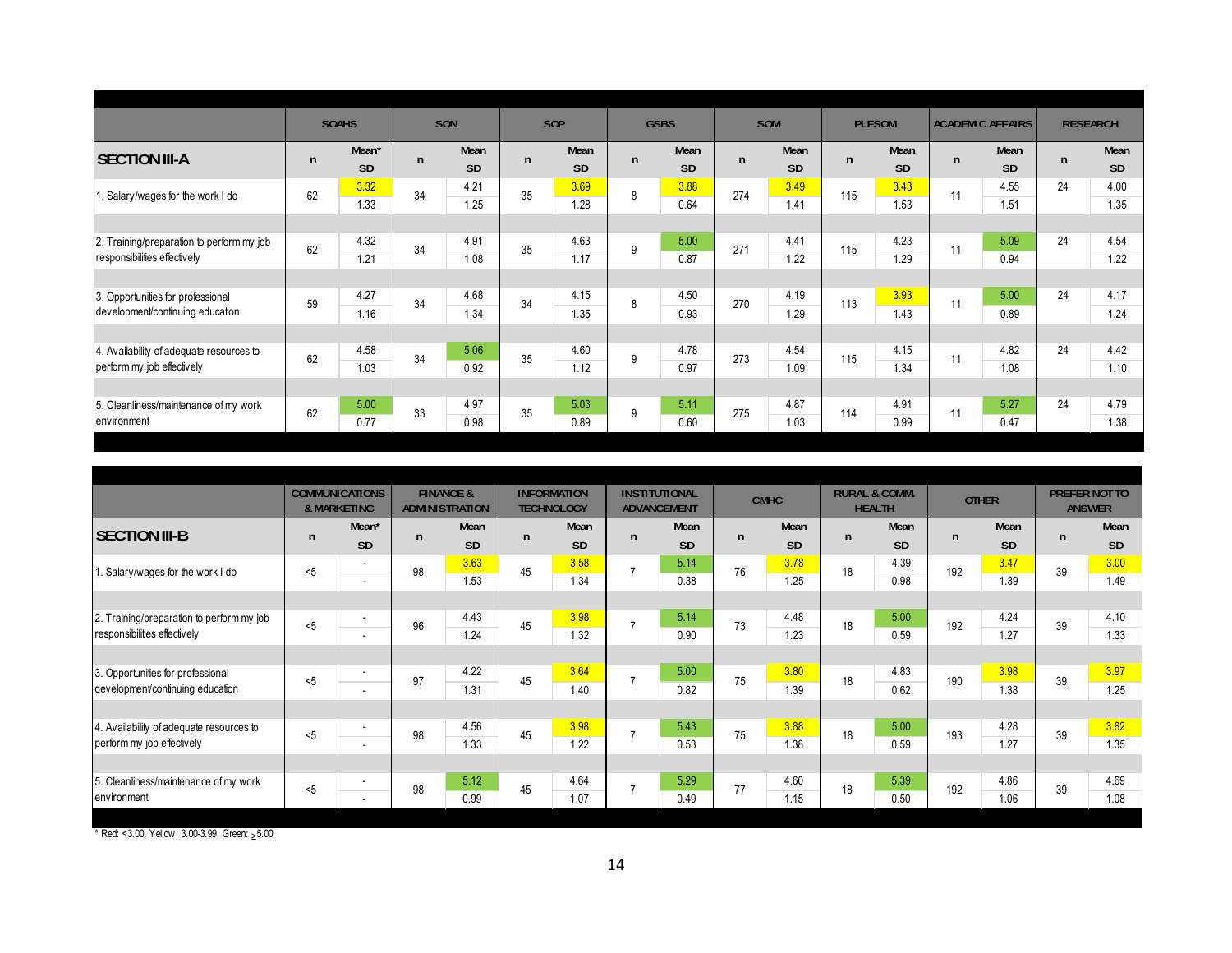|                                                                   |              | <b>SOAHS</b>       |              | SON               |    | SOP               |              | <b>GSBS</b>       |              | SOM          |              | <b>PLFSOM</b> |    | <b>ACADEMIC AFFAIRS</b> | <b>RESEARCH</b> |                   |
|-------------------------------------------------------------------|--------------|--------------------|--------------|-------------------|----|-------------------|--------------|-------------------|--------------|--------------|--------------|---------------|----|-------------------------|-----------------|-------------------|
| <b>SECTION IV-A</b>                                               | $\mathsf{n}$ | Mean*<br><b>SD</b> | $\mathsf{n}$ | Mean<br><b>SD</b> | n  | Mean<br><b>SD</b> | $\mathsf{n}$ | Mean<br><b>SD</b> | $\mathsf{n}$ | Mean<br>SD   | $\mathsf{n}$ | Mean<br>SD    | n  | Mean<br><b>SD</b>       | n               | Mean<br><b>SD</b> |
| . Communication across TTUHSC<br>campuses/CMHC units              | 59           | 4.34<br>1.06       | 32           | 4.56<br>0.95      | 34 | 3.97<br>1.14      | 8            | 5.00<br>0.76      | 257          | 4.16<br>1.17 | 107          | 4.16<br>1.14  | 10 | 4.30<br>1.17            | 23              | 4.26<br>1.14      |
|                                                                   |              |                    |              |                   |    |                   |              |                   |              |              |              |               |    |                         |                 |                   |
| 2. Communication within my department                             | 62           | 3.85<br>1.50       | 33           | 4.45<br>1.00      | 34 | 4.68<br>1.15      | 9            | 5.11<br>1.17      | 271          | 4.24<br>1.37 | 111          | 4.15<br>1.32  | 10 | 5.20<br>0.92            | 24              | 4.67<br>1.31      |
|                                                                   |              |                    |              |                   |    |                   |              |                   |              |              |              |               |    |                         |                 |                   |
| 3. Opportunities to voice concerns/provide<br>feedback in my area | 62           | 3.73<br>1.46       | 33           | 4.36<br>1.29      | 34 | 4.38<br>1.18      | 8            | 5.00<br>1.07      | 270          | 4.22<br>1.43 | 110          | 4.02<br>1.46  | 11 | 5.18<br>0.87            | 23              | 4.35<br>1.56      |
|                                                                   |              |                    |              |                   |    |                   |              |                   |              |              |              |               |    |                         |                 |                   |
| 4. Ability to report complaints without fear of<br>retaliation    | 59           | 3.64<br>1.74       | 32           | 4.25<br>1.30      | 31 | 4.35<br>1.25      | 8            | 4.63<br>1.60      | 267          | 3.91<br>1.58 | 110          | 3.71<br>1.58  | 11 | 5.00<br>0.89            | 24              | 4.08<br>1.69      |
|                                                                   |              |                    |              |                   |    |                   |              |                   |              |              |              |               |    |                         |                 |                   |
| 5. Usefulness of feedback about my job                            | 60           | 3.88               | 32           | 4.72              | 31 | 4.55              | 8            | 5.13              | 263          | 4.33         | 107          | 3.99          | 11 | 4.73                    | 24              | 4.42              |
| berformance                                                       |              | 1.35               |              | 1.17              |    | 1.06              |              | 0.83              |              | 1.35         |              | 1.36          |    | 1.19                    |                 | 1.53              |

|                                                                       |     | <b>COMMUNICATIONS</b><br>& MARKETING                 |              | <b>FINANCE &amp;</b><br><b>ADMINISTRATION</b> |    | <b>INFORMATION</b><br><b>TECHNOLOGY</b> |                | <b>INSTITUTIONAL</b><br><b>ADVANCEMENT</b> |              | <b>CMHC</b>  |    | <b>RURAL &amp; COMM.</b><br><b>HEALTH</b> |     | <b>OTHER</b>      | PREFER NOT TO<br><b>ANSWER</b> |                   |
|-----------------------------------------------------------------------|-----|------------------------------------------------------|--------------|-----------------------------------------------|----|-----------------------------------------|----------------|--------------------------------------------|--------------|--------------|----|-------------------------------------------|-----|-------------------|--------------------------------|-------------------|
| <b>SECTION IV-B</b>                                                   | n   | Mean <sup>*</sup><br><b>SD</b>                       | $\mathsf{n}$ | Mean<br><b>SD</b>                             | n  | Mean<br><b>SD</b>                       | $\mathsf{n}$   | Mean<br><b>SD</b>                          | $\mathsf{n}$ | Mean<br>SD   | n  | Mean<br><b>SD</b>                         | n   | Mean<br><b>SD</b> | n                              | Mean<br><b>SD</b> |
| 1. Communication across TTUHSC<br>campuses/CMHC units                 | $5$ | $\blacksquare$<br>$\blacksquare$                     | 95           | 4.29<br>1.16                                  | 43 | 3.93<br>1.24                            | $\overline{7}$ | 4.71<br>1.11                               | 75           | 3.61<br>0.76 | 17 | 4.53<br>1.01                              | 170 | 4.16<br>1.10      | 35                             | 3.97<br>1.15      |
|                                                                       |     |                                                      |              |                                               |    |                                         |                |                                            |              |              |    |                                           |     |                   |                                |                   |
| 2. Communication within my department                                 | < 5 | $\overline{\phantom{a}}$<br>$\overline{a}$           | 96           | 4.40<br>1.40                                  | 45 | 3.98<br>1.50                            | $\overline{7}$ | 5.14<br>0.69                               | 74           | 4.09<br>1.44 | 18 | 5.11<br>0.68                              | 188 | 4.10<br>1.47      | 38                             | 3.92<br>1.30      |
|                                                                       |     |                                                      |              |                                               |    |                                         |                |                                            |              |              |    |                                           |     |                   |                                |                   |
| 3. Opportunities to voice concerns/provide<br>feedback in my area     | < 5 | $\overline{\phantom{a}}$<br>$\overline{a}$           | 97           | 4.36<br>1.43                                  | 45 | 3.96<br>1.52                            | $\overline{7}$ | 5.29<br>0.49                               | 76           | 3.87<br>1.60 | 18 | 4.83<br>1.10                              | 188 | 4.02<br>1.45      | 37                             | 3.51<br>1.45      |
|                                                                       |     |                                                      |              |                                               |    |                                         |                |                                            |              |              |    |                                           |     |                   |                                |                   |
| 4. Ability to report complaints without fear of<br><b>retaliation</b> | < 5 | $\overline{\phantom{a}}$<br>$\overline{a}$           | 97           | 4.18<br>1.58                                  | 44 | 3.50<br>1.72                            | $\overline{7}$ | 4.57<br>1.27                               | 75           | 3.63<br>1.86 | 18 | 4.83<br>1.20                              | 185 | 3.69<br>1.54      | 38                             | 3.18<br>1.54      |
|                                                                       |     |                                                      |              |                                               |    |                                         |                |                                            |              |              |    |                                           |     |                   |                                |                   |
| 5. Usefulness of feedback about my job<br>performance                 | $5$ | $\overline{\phantom{a}}$<br>$\overline{\phantom{a}}$ | 97           | 4.28<br>1.37                                  | 45 | 4.33<br>1.31                            | $\overline{ }$ | 5.00<br>0.58                               | 76           | 4.09<br>1.41 | 18 | 4.72<br>1.02                              | 186 | 4.22<br>1.33      | 37                             | 3.76<br>1.34      |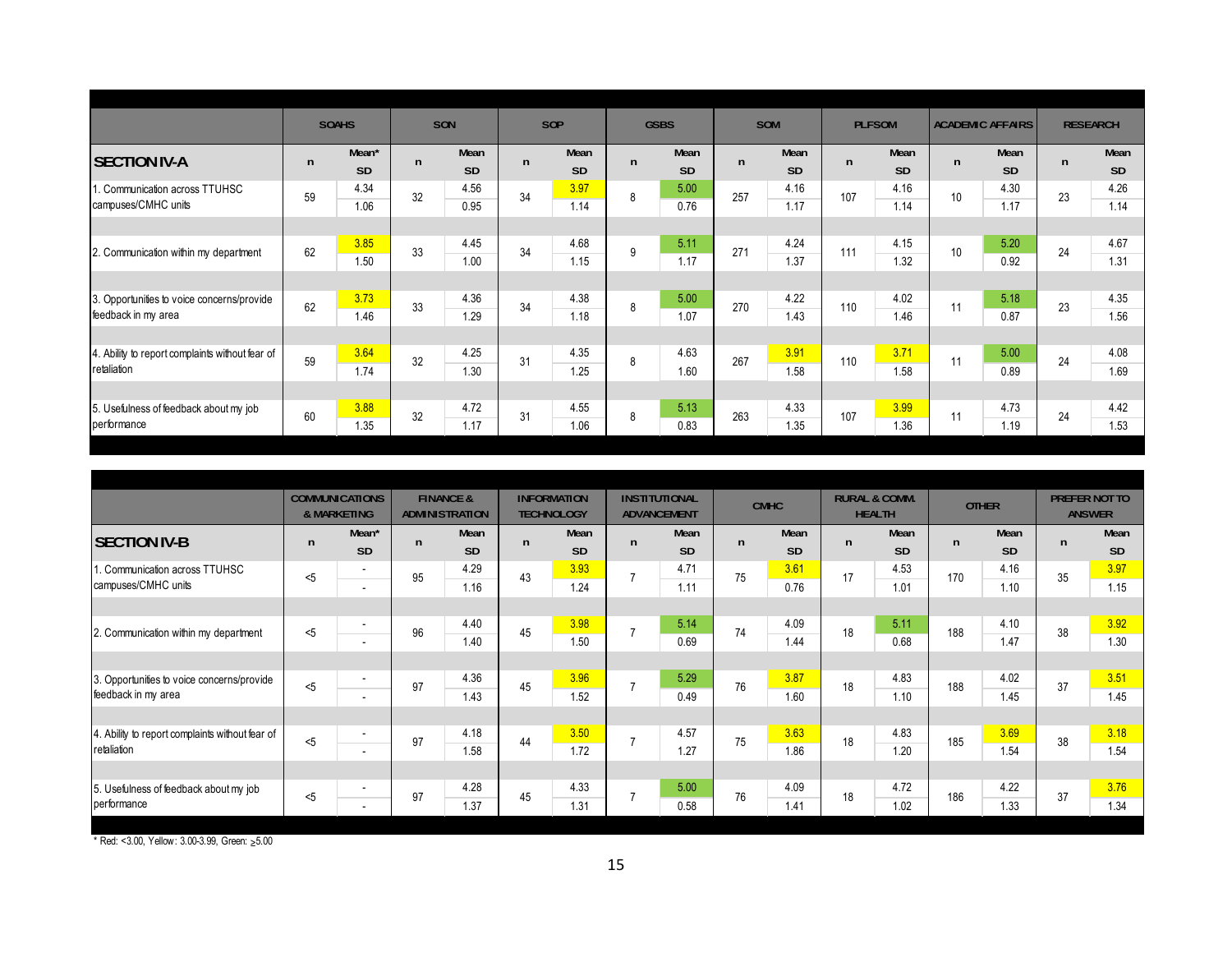#### **TABLE 4. RESULTS BY LOCATION**

|                                              |                | <b>ABILENE</b> |              | AMARILLO  |     | <b>DFW</b>     |              | <b>EL PASO</b> |              | <b>LUBBOCK</b> |    | <b>PERMIAN BASIN</b><br>(MIDLAND/ODESSA) |    | CMHC**    |              | <b>PREFER NOT TO</b><br><b>ANSWER</b> |
|----------------------------------------------|----------------|----------------|--------------|-----------|-----|----------------|--------------|----------------|--------------|----------------|----|------------------------------------------|----|-----------|--------------|---------------------------------------|
| <b>SECTION I</b>                             | $\mathsf{n}$   | Mean*          | $\mathsf{n}$ | Mean      | n   | Mean           | $\mathsf{n}$ | Mean           | $\mathsf{n}$ | Mean           | n  | Mean                                     | n  | Mean      | $\mathsf{n}$ | Mean                                  |
|                                              |                | <b>SD</b>      |              | <b>SD</b> |     | <b>SD</b>      |              | <b>SD</b>      |              | SD             |    | SD                                       |    | <b>SD</b> |              | SD                                    |
| 1. My awareness of the President's vision    | 8              | 4.25           | 145          | 4.53      | < 5 | $\sim$         | 206          | 4.59           | 499          | 4.62           | 50 | 4.52                                     | 62 | 4.56      | 8            | 4.50                                  |
| for TTUHSC                                   |                | 1.67           |              | 1.01      |     | $\sim$         |              | 0.95           |              | 0.96           |    | 1.11                                     |    | 0.97      |              | 0.76                                  |
|                                              |                |                |              |           |     |                |              |                |              |                |    |                                          |    |           |              |                                       |
| 2. Commitment of institutional leaders to    | 9              | 4.44           | 148          | 4.31      | 5   | $\sim$         | 212          | 4.09           | 519          | 4.34           | 53 | 4.32                                     | 69 | 4.10      | 8            | 3.63                                  |
| ongoing improvement                          |                | 1.59           |              | 1.13      |     | $\sim$         |              | 1.21           |              | 1.09           |    | 1.14                                     |    | 1.13      |              | 1.30                                  |
|                                              |                |                |              |           |     |                |              |                |              |                |    |                                          |    |           |              |                                       |
| 3. Institutional leaders' awareness of staff | 9              | 4.11           | 146          | 3.61      | $5$ | $\sim$         | 217          | 3.38           | 523          | 3.56           | 55 | 3.89                                     | 71 | 3.20      | 8            | 3.00                                  |
| needs                                        |                | 1.54           |              | 1.27      |     | $\overline{a}$ |              | 1.38           |              | 1.28           |    | 1.12                                     |    | 1.42      |              | 1.31                                  |
|                                              |                |                |              |           |     |                |              |                |              |                |    |                                          |    |           |              |                                       |
| Effectiveness of Staff Senators in           | $\overline{7}$ | 3.71           | 127          | 4.03      | 5   | $\sim$         | 196          | 3.46           | 443          | 3.93           | 48 | 4.42                                     | 46 | 3.74      | 5            | $\overline{\phantom{a}}$              |
| representing my interests                    |                | 1.70           |              | 1.29      |     | $\sim$         |              | 1.33           |              | 1.21           |    | 1.03                                     |    | 1.37      |              | $\overline{\phantom{a}}$              |
|                                              |                |                |              |           |     |                |              |                |              |                |    |                                          |    |           |              |                                       |
| 5. Effectiveness of my immediate supervisor  | 9              | 4.89           | 152          | 4.44      | < 5 | $\overline{a}$ | 226          | 4.24           | 524          | 4.52           | 59 | 4.59                                     | 76 | 4.33      | 8            | 4.50                                  |
|                                              |                | 1.76           |              | 1.46      |     | $\sim$         |              | 1.58           |              | 1.53           |    | 1.35                                     |    | 1.59      |              | 1.31                                  |

\* Red: <3.00, Yellow: 3.00-3.99, Green: ≥5.00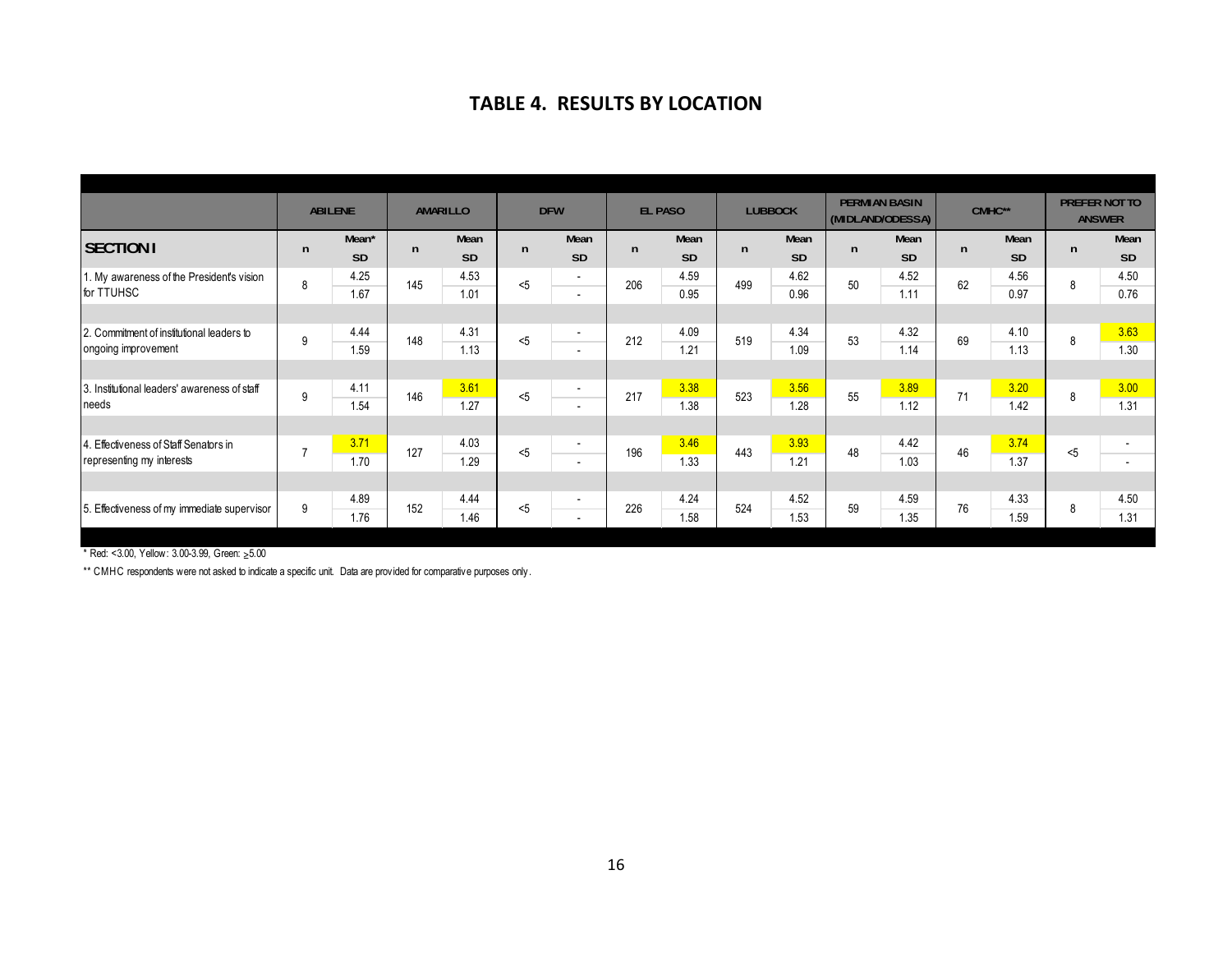|                                                                 |              | <b>ABILENE</b>                 |              | AMARILLO          | <b>DFW</b> |                                                      |              | <b>EL PASO</b>    |              | <b>LUBBOCK</b>    |    | <b>PERMIAN BASIN</b><br>(MIDLAND/ODESSA) |              | CMHC**            | <b>PREFER NOT TO</b>     | <b>ANSWER</b>     |
|-----------------------------------------------------------------|--------------|--------------------------------|--------------|-------------------|------------|------------------------------------------------------|--------------|-------------------|--------------|-------------------|----|------------------------------------------|--------------|-------------------|--------------------------|-------------------|
| <b>SECTION II</b>                                               | $\mathsf{n}$ | Mean <sup>*</sup><br><b>SD</b> | $\mathsf{n}$ | Mean<br><b>SD</b> | n          | Mean<br><b>SD</b>                                    | $\mathsf{n}$ | Mean<br><b>SD</b> | $\mathsf{n}$ | Mean<br><b>SD</b> | n  | Mean<br><b>SD</b>                        | $\mathsf{n}$ | Mean<br><b>SD</b> | $\mathsf{n}$             | Mean<br><b>SD</b> |
| 1. My understanding of my job<br>responsibilities               | 9            | 5.33<br>1.00                   | 153          | 5.32<br>0.82      | < 5        | $\sim$<br>$\overline{\phantom{a}}$                   | 221          | 5.17<br>0.85      | 517          | 5.31<br>0.91      | 58 | 5.07<br>0.97                             | 77           | 5.29<br>0.72      |                          | 4.57<br>0.79      |
| 2. My awareness of performance<br>expectations for my position  | 9            | 5.44<br>0.53                   | 153          | 5.25<br>0.82      | 5          | $\sim$<br>$\overline{\phantom{a}}$                   | 220          | 5.09<br>0.88      | 518          | 5.21<br>0.99      | 58 | 4.86<br>1.07                             | 77           | 4.99<br>1.07      | $\overline{ }$           | 4.86<br>0.69      |
| 3. Recognition for my work accomplishments                      | 9            | 4.00                           | 153          | 4.34              | 5          | $\overline{\phantom{a}}$                             | 219          | 3.98              | 515          | 4.21              | 57 | 4.16                                     | 77           | 3.83              | 6                        | 4.17              |
|                                                                 |              | 1.94                           |              | 1.39              |            | $\overline{\phantom{a}}$                             |              | 1.44              |              | 1.49              |    | 1.28                                     |              | 1.49              |                          | 1.83              |
| 4. Workload for my position                                     | 9            | 4.78<br>1.64                   | 153          | 4.51<br>1.28      | 5          | $\overline{a}$<br>$\overline{\phantom{a}}$           | 217          | 4.17<br>1.38      | 515          | 4.35<br>1.39      | 58 | 4.41<br>1.28                             | 77           | 4.18<br>1.37      | 6                        | 3.83<br>1.60      |
| 5. Sense of personal safety/security in the<br>work environment | 9            | 5.56<br>0.53                   | 153          | 4.93<br>1.06      | $5$        | $\overline{\phantom{a}}$<br>$\overline{\phantom{a}}$ | 220          | 4.84<br>1.06      | 512          | 5.05<br>1.12      | 57 | 4.98<br>0.86                             | 76           | 4.50<br>1.30      | $\overline{\phantom{a}}$ | 4.71<br>1.11      |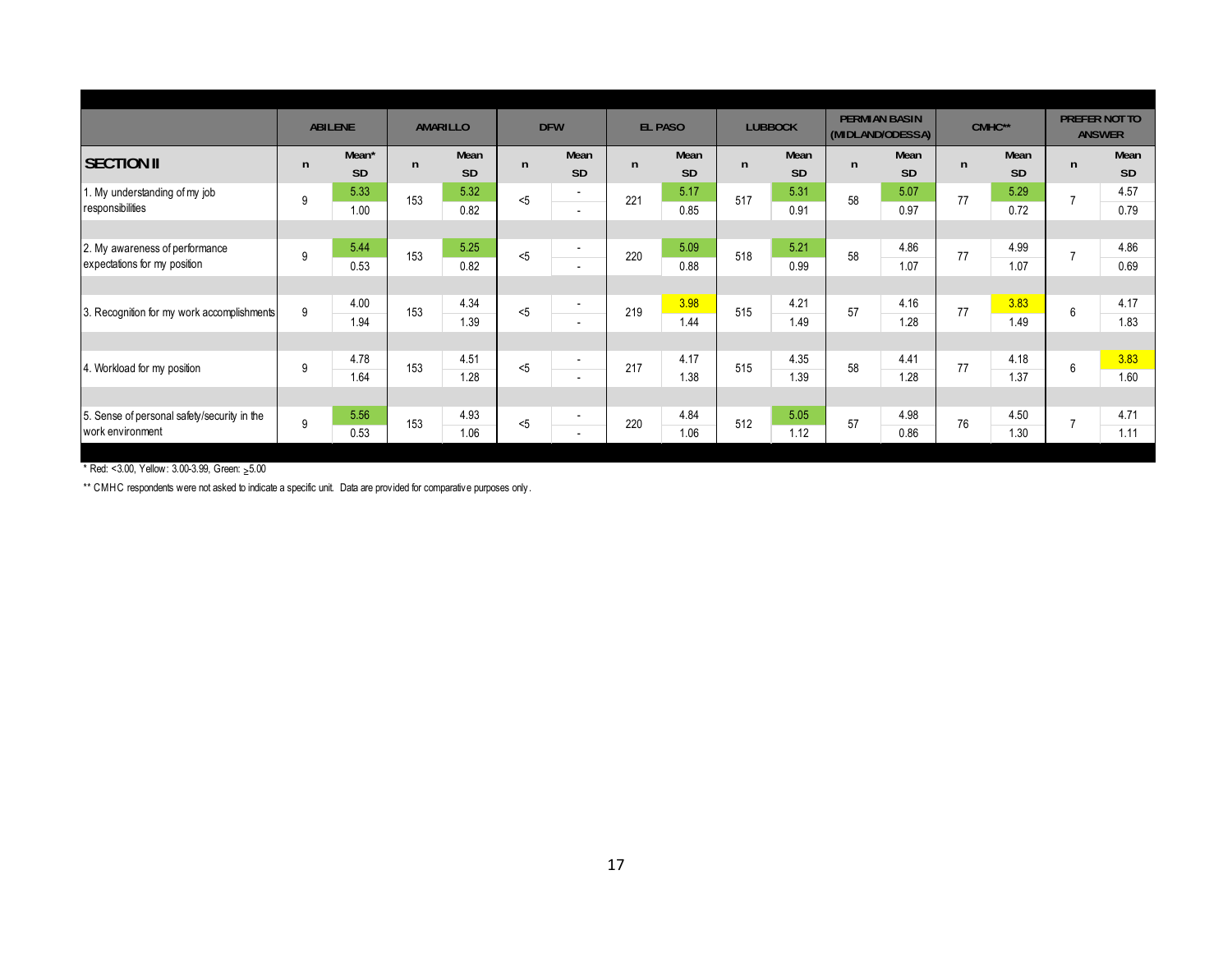|                                                 |   | <b>ABILENE</b>    |     | <b>AMARILLO</b> |     | <b>DFW</b>               |              | <b>EL PASO</b> |              | <b>LUBBOCK</b> |    | <b>PERMIAN BASIN</b><br>(MIDLAND/ODESSA) |    | CMHC**    | <b>PREFER NOT TO</b> | <b>ANSWER</b> |
|-------------------------------------------------|---|-------------------|-----|-----------------|-----|--------------------------|--------------|----------------|--------------|----------------|----|------------------------------------------|----|-----------|----------------------|---------------|
| <b>SECTION II (cont.)</b>                       | n | Mean <sup>*</sup> | n   | Mean            | n   | Mean                     | $\mathsf{n}$ | Mean           | $\mathsf{n}$ | Mean           | n  | Mean                                     | n  | Mean      | $\mathsf{n}$         | Mean          |
|                                                 |   | <b>SD</b>         |     | <b>SD</b>       |     | <b>SD</b>                |              | <b>SD</b>      |              | <b>SD</b>      |    | <b>SD</b>                                |    | <b>SD</b> |                      | <b>SD</b>     |
| 6. My perceived job security in the current     | 9 | 4.11              | 151 | 4.47            | < 5 | $\sim$                   | 219          | 4.28           | 513          | 4.42           | 58 | 4.36                                     | 75 | 4.09      | 6                    | 3.67          |
| economy                                         |   | 1.45              |     | 1.04            |     | $\overline{\phantom{a}}$ |              | 1.19           |              | 1.18           |    | 1.21                                     |    | 1.24      |                      | 0.82          |
|                                                 |   |                   |     |                 |     |                          |              |                |              |                |    |                                          |    |           |                      |               |
| 7. Contribution of my work to the institutional | 9 | 5.00              | 149 | 4.99            | < 5 | $\sim$                   | 215          | 4.95           | 507          | 5.02           | 56 | 4.98                                     | 73 | 4.79      |                      | 4.29          |
| mission                                         |   | 1.00              |     | 0.85            |     | $\overline{\phantom{a}}$ |              | 0.93           |              | 0.92           |    | 0.92                                     |    | 1.12      |                      | 1.50          |
|                                                 |   |                   |     |                 |     |                          |              |                |              |                |    |                                          |    |           |                      |               |
| 8. Meaningfulness of my work to society         | 9 | 5.00              | 151 | 4.99            | 5   | $\overline{\phantom{a}}$ | 219          | 4.92           | 504          | 5.00           | 57 | 4.98                                     | 72 | 4.85      |                      | 5.14          |
|                                                 |   | 1.00              |     | 0.92            |     | $\overline{\phantom{a}}$ |              | 1.06           |              | 0.99           |    | 1.04                                     |    | 0.97      |                      | 0.69          |
|                                                 |   |                   |     |                 |     |                          |              |                |              |                |    |                                          |    |           |                      |               |
| 9. My interactions with my immediate            | 9 | 5.00              | 153 | 4.76            | 5   | $\overline{a}$           | 221          | 4.63           | 512          | 4.78           | 58 | 4.59                                     | 75 | 4.69      |                      | 5.00          |
| supervisor                                      |   | 1.80              |     | 1.31            |     | $\overline{\phantom{a}}$ |              | 1.34           |              | 1.41           |    | 1.27                                     |    | 1.42      |                      | 1.41          |
|                                                 |   |                   |     |                 |     |                          |              |                |              |                |    |                                          |    |           |                      |               |
| 10. My interactions with my immediate           | 9 | 5.33              | 151 | 5.13            | $5$ | $\overline{\phantom{a}}$ | 221          | 4.93           | 512          | 5.06           | 56 | 5.05                                     | 75 | 5.11      |                      | 5.00          |
| coworkers                                       |   | 1.00              |     | 1.00            |     | $\overline{\phantom{a}}$ |              | 0.96           |              | 1.04           |    | 0.82                                     |    | 0.86      |                      | 1.00          |
|                                                 |   |                   |     |                 |     |                          |              |                |              |                |    |                                          |    |           |                      |               |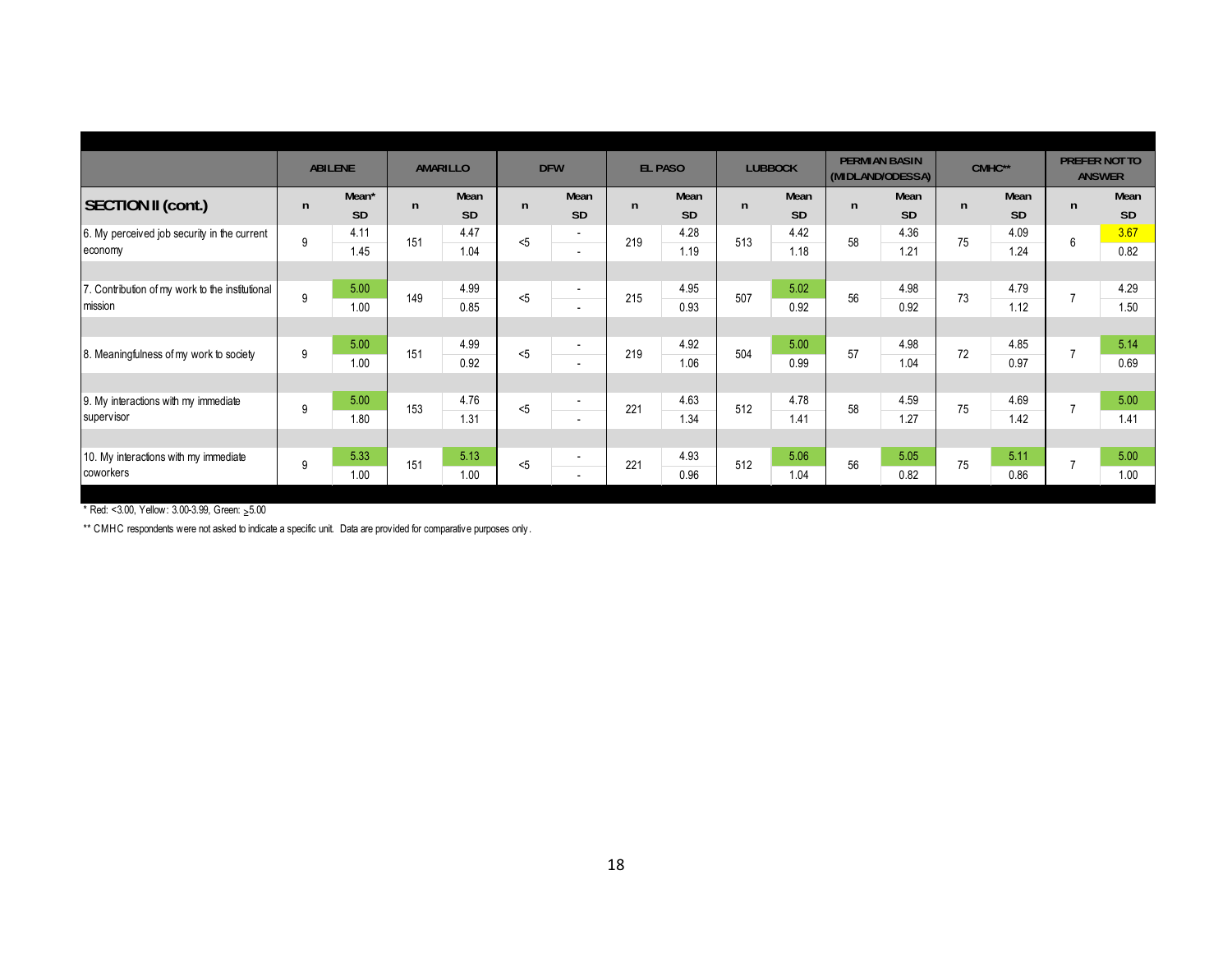|                                                                           |              | <b>ABILENE</b>     |              | AMARILLO          |     | <b>DFW</b>                                           |              | <b>EL PASO</b>    |     | <b>LUBBOCK</b>    |    | <b>PERMIAN BASIN</b><br>(MIDLAND/ODESSA) |    | CMHC**            |                | PREFER NOT TO<br><b>ANSWER</b> |
|---------------------------------------------------------------------------|--------------|--------------------|--------------|-------------------|-----|------------------------------------------------------|--------------|-------------------|-----|-------------------|----|------------------------------------------|----|-------------------|----------------|--------------------------------|
| <b>SECTION III</b>                                                        | $\mathsf{n}$ | Mean*<br><b>SD</b> | $\mathsf{n}$ | Mean<br><b>SD</b> | n   | Mean<br><b>SD</b>                                    | $\mathsf{n}$ | Mean<br><b>SD</b> | n   | Mean<br><b>SD</b> | n  | Mean<br><b>SD</b>                        | n  | Mean<br><b>SD</b> | n              | Mean<br><b>SD</b>              |
| . Salary/wages for the work I do                                          | 9            | 4.11<br>1.17       | 153          | 3.48<br>1.39      | < 5 | $\sim$<br>$\overline{\phantom{a}}$                   | 220          | 3.42<br>1.46      | 514 | 3.64<br>1.43      | 58 | 3.53<br>1.27                             | 76 | 3.78<br>1.25      | $\overline{7}$ | 2.71<br>1.70                   |
|                                                                           |              |                    |              |                   |     |                                                      |              |                   |     |                   |    |                                          |    |                   |                |                                |
| 2. Training/preparation to perform my job<br>responsibilities effectively | 9            | 4.44<br>1.59       | 153          | 4.46<br>1.22      | < 5 | $\overline{\phantom{a}}$<br>$\overline{\phantom{a}}$ | 220          | 4.22<br>1.28      | 510 | 4.44<br>1.24      | 58 | 4.31<br>0.96                             | 73 | 4.48<br>1.23      | $\overline{7}$ | 3.57<br>1.51                   |
|                                                                           |              |                    |              |                   |     |                                                      |              |                   |     |                   |    |                                          |    |                   |                |                                |
| 3. Opportunities for professional<br>development/continuing education     | 8            | 3.63<br>1.85       | 149          | 4.30<br>1.19      | $5$ | $\overline{\phantom{a}}$<br>$\overline{\phantom{a}}$ | 216          | 3.87<br>1.40      | 510 | 4.19<br>1.31      | 58 | 4.31<br>1.19                             | 75 | 3.80<br>1.39      | $\overline{7}$ | 3.00<br>1.63                   |
|                                                                           |              |                    |              |                   |     |                                                      |              |                   |     |                   |    |                                          |    |                   |                |                                |
| 4. Availability of adequate resources to<br>perform my job effectively    | 9            | 4.44<br>1.81       | 152          | 4.58<br>1.02      | 5   | $\overline{\phantom{a}}$<br>$\overline{\phantom{a}}$ | 220          | 4.15<br>1.34      | 516 | 4.50<br>1.18      | 58 | 4.57<br>1.04                             | 75 | 3.88<br>1.38      | $\overline{7}$ | 3.29<br>1.60                   |
|                                                                           |              |                    |              |                   |     |                                                      |              |                   |     |                   |    |                                          |    |                   |                |                                |
| 5. Cleanliness/maintenance of my work<br>lenvironment                     | 9            | 5.56<br>0.73       | 153          | 4.83<br>0.99      | < 5 | $\overline{\phantom{a}}$<br>$\overline{\phantom{a}}$ | 219          | 4.84<br>1.06      | 515 | 4.93<br>1.01      | 58 | 5.17<br>0.86                             | 77 | 4.60<br>1.15      | $\overline{ }$ | 5.00<br>0.58                   |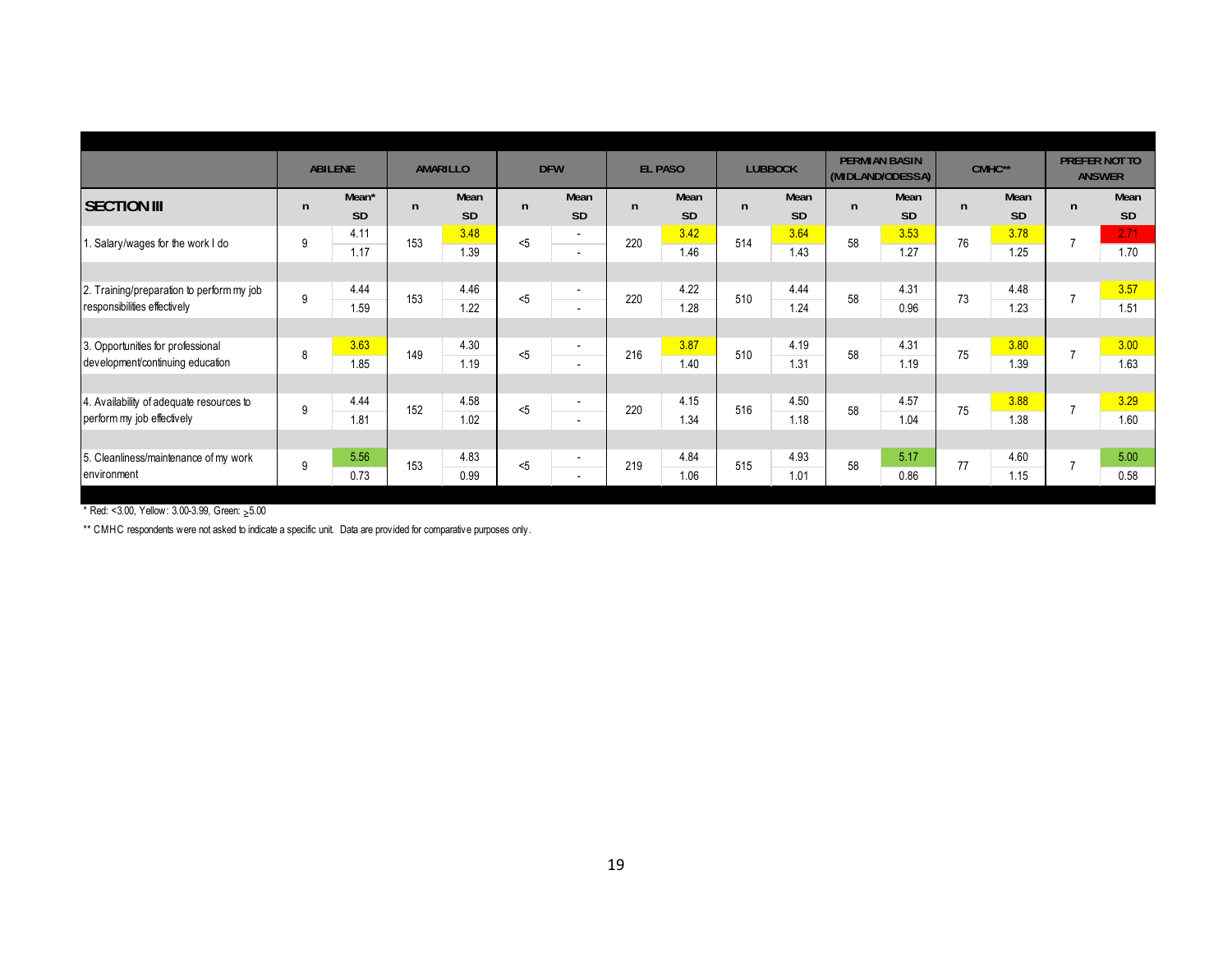| <b>PERMIAN BASIN</b><br>PREFER NOT TO<br>CMHC**<br><b>ABILENE</b><br><b>DFW</b><br><b>LUBBOCK</b><br>AMARILLO<br><b>EL PASO</b><br>(MIDLAND/ODESSA)<br><b>ANSWER</b><br>Mean*<br>Mean<br>Mean<br>Mean<br>Mean<br>Mean<br>Mean<br><b>SECTION IV</b><br>$\mathsf{n}$<br>$\mathsf{n}$<br>$\mathsf{n}$<br>n.<br>n<br>$\mathsf{n}$<br>n<br>n<br><b>SD</b><br><b>SD</b><br><b>SD</b><br><b>SD</b><br><b>SD</b><br><b>SD</b><br><b>SD</b><br>3.71<br>3.92<br>3.61<br>4.25<br>4.16<br>4.21<br>. Communication across TTUHSC<br>$\sim$<br>53<br>$\overline{7}$<br>147<br>201<br>481<br>< 5<br>75<br>$\overline{ }$<br>campuses/CMHC units<br>1.17<br>1.12<br>1.11<br>1.19<br>0.76<br>1.70<br>$\overline{\phantom{a}}$<br>4.63<br>4.16<br>4.19<br>4.63<br>4.09<br>4.45<br>$\overline{\phantom{a}}$<br>150<br>212<br>511<br>< 5<br>57<br>74<br>8<br>2. Communication within my department<br>1.31<br>1.34<br>1.43<br>1.44<br>1.69<br>1.05<br>$\overline{\phantom{a}}$<br>3.87<br>3.88<br>3.99<br>4.36<br>4.34<br>4.14<br>3. Opportunities to voice concerns/provide<br>$\overline{\phantom{a}}$<br>8<br>150<br>$5$<br>211<br>510<br>56<br>76<br>feedback in my area<br>1.36<br>1.47<br>1.46<br>1.15<br>1.60<br>1.55<br>$\overline{\phantom{a}}$<br>3.63<br>3.43<br>3.65<br>3.92<br>3.91<br>4.08<br>4. Ability to report complaints without fear of<br>$\overline{\phantom{a}}$<br>55<br>$\overline{7}$<br>5<br>209<br>504<br>149<br>75<br>retaliation<br>1.62<br>1.86<br>1.81<br>1.47<br>1.57<br>1.35<br>$\overline{a}$ |  |  |  |  |  |  |  |  |                   |
|--------------------------------------------------------------------------------------------------------------------------------------------------------------------------------------------------------------------------------------------------------------------------------------------------------------------------------------------------------------------------------------------------------------------------------------------------------------------------------------------------------------------------------------------------------------------------------------------------------------------------------------------------------------------------------------------------------------------------------------------------------------------------------------------------------------------------------------------------------------------------------------------------------------------------------------------------------------------------------------------------------------------------------------------------------------------------------------------------------------------------------------------------------------------------------------------------------------------------------------------------------------------------------------------------------------------------------------------------------------------------------------------------------------------------------------------------------------------------------------------------------------|--|--|--|--|--|--|--|--|-------------------|
|                                                                                                                                                                                                                                                                                                                                                                                                                                                                                                                                                                                                                                                                                                                                                                                                                                                                                                                                                                                                                                                                                                                                                                                                                                                                                                                                                                                                                                                                                                              |  |  |  |  |  |  |  |  |                   |
|                                                                                                                                                                                                                                                                                                                                                                                                                                                                                                                                                                                                                                                                                                                                                                                                                                                                                                                                                                                                                                                                                                                                                                                                                                                                                                                                                                                                                                                                                                              |  |  |  |  |  |  |  |  | Mean<br><b>SD</b> |
|                                                                                                                                                                                                                                                                                                                                                                                                                                                                                                                                                                                                                                                                                                                                                                                                                                                                                                                                                                                                                                                                                                                                                                                                                                                                                                                                                                                                                                                                                                              |  |  |  |  |  |  |  |  | 3.43<br>1.51      |
|                                                                                                                                                                                                                                                                                                                                                                                                                                                                                                                                                                                                                                                                                                                                                                                                                                                                                                                                                                                                                                                                                                                                                                                                                                                                                                                                                                                                                                                                                                              |  |  |  |  |  |  |  |  |                   |
|                                                                                                                                                                                                                                                                                                                                                                                                                                                                                                                                                                                                                                                                                                                                                                                                                                                                                                                                                                                                                                                                                                                                                                                                                                                                                                                                                                                                                                                                                                              |  |  |  |  |  |  |  |  | 2.86              |
|                                                                                                                                                                                                                                                                                                                                                                                                                                                                                                                                                                                                                                                                                                                                                                                                                                                                                                                                                                                                                                                                                                                                                                                                                                                                                                                                                                                                                                                                                                              |  |  |  |  |  |  |  |  | 1.68              |
|                                                                                                                                                                                                                                                                                                                                                                                                                                                                                                                                                                                                                                                                                                                                                                                                                                                                                                                                                                                                                                                                                                                                                                                                                                                                                                                                                                                                                                                                                                              |  |  |  |  |  |  |  |  |                   |
|                                                                                                                                                                                                                                                                                                                                                                                                                                                                                                                                                                                                                                                                                                                                                                                                                                                                                                                                                                                                                                                                                                                                                                                                                                                                                                                                                                                                                                                                                                              |  |  |  |  |  |  |  |  | 3.29              |
|                                                                                                                                                                                                                                                                                                                                                                                                                                                                                                                                                                                                                                                                                                                                                                                                                                                                                                                                                                                                                                                                                                                                                                                                                                                                                                                                                                                                                                                                                                              |  |  |  |  |  |  |  |  | 1.80              |
|                                                                                                                                                                                                                                                                                                                                                                                                                                                                                                                                                                                                                                                                                                                                                                                                                                                                                                                                                                                                                                                                                                                                                                                                                                                                                                                                                                                                                                                                                                              |  |  |  |  |  |  |  |  |                   |
|                                                                                                                                                                                                                                                                                                                                                                                                                                                                                                                                                                                                                                                                                                                                                                                                                                                                                                                                                                                                                                                                                                                                                                                                                                                                                                                                                                                                                                                                                                              |  |  |  |  |  |  |  |  | 2.86              |
|                                                                                                                                                                                                                                                                                                                                                                                                                                                                                                                                                                                                                                                                                                                                                                                                                                                                                                                                                                                                                                                                                                                                                                                                                                                                                                                                                                                                                                                                                                              |  |  |  |  |  |  |  |  | 1.86              |
|                                                                                                                                                                                                                                                                                                                                                                                                                                                                                                                                                                                                                                                                                                                                                                                                                                                                                                                                                                                                                                                                                                                                                                                                                                                                                                                                                                                                                                                                                                              |  |  |  |  |  |  |  |  |                   |
| 3.67<br>4.20<br>4.09<br>4.38<br>4.05<br>4.32<br>5. Usefulness of feedback about my job<br>$\overline{\phantom{a}}$<br>148<br>206<br>504<br>76<br>6<br>54<br>< 5                                                                                                                                                                                                                                                                                                                                                                                                                                                                                                                                                                                                                                                                                                                                                                                                                                                                                                                                                                                                                                                                                                                                                                                                                                                                                                                                              |  |  |  |  |  |  |  |  | 3.86              |
| performance<br>1.34<br>1.35<br>1.22<br>1.41<br>1.51<br>1.27<br>$\overline{\phantom{a}}$                                                                                                                                                                                                                                                                                                                                                                                                                                                                                                                                                                                                                                                                                                                                                                                                                                                                                                                                                                                                                                                                                                                                                                                                                                                                                                                                                                                                                      |  |  |  |  |  |  |  |  | 1.77              |